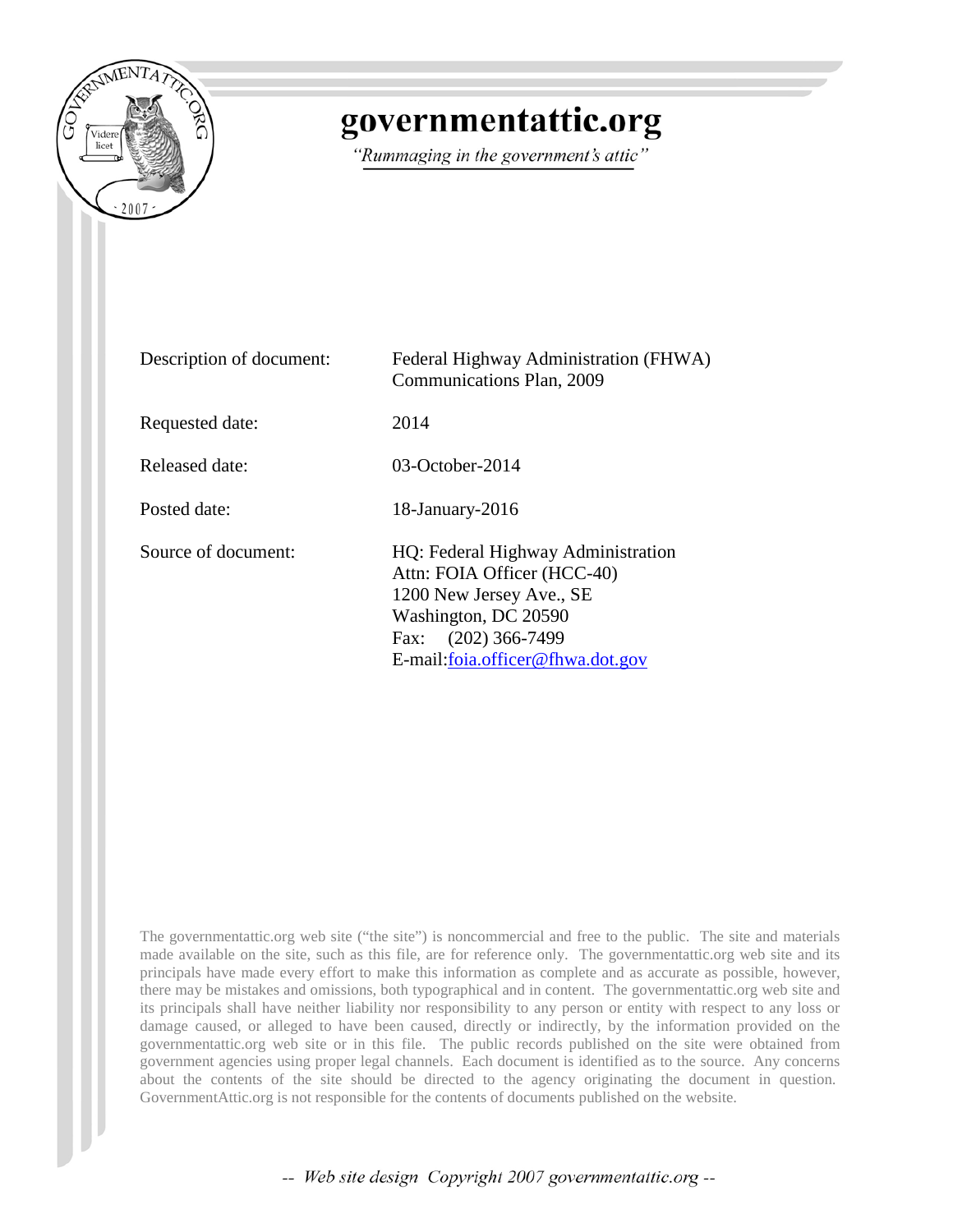Date: Oct 3, 2014 10:37:39 AM

Per our chat, please find attached the media plan our office prepared in 2009 to guide our efforts regarding highway projects funded by the American Recovery and Reinvestment Act. I hope it helps you.

If you have any additional questions or need clarification, please let me know.

Best,

Doug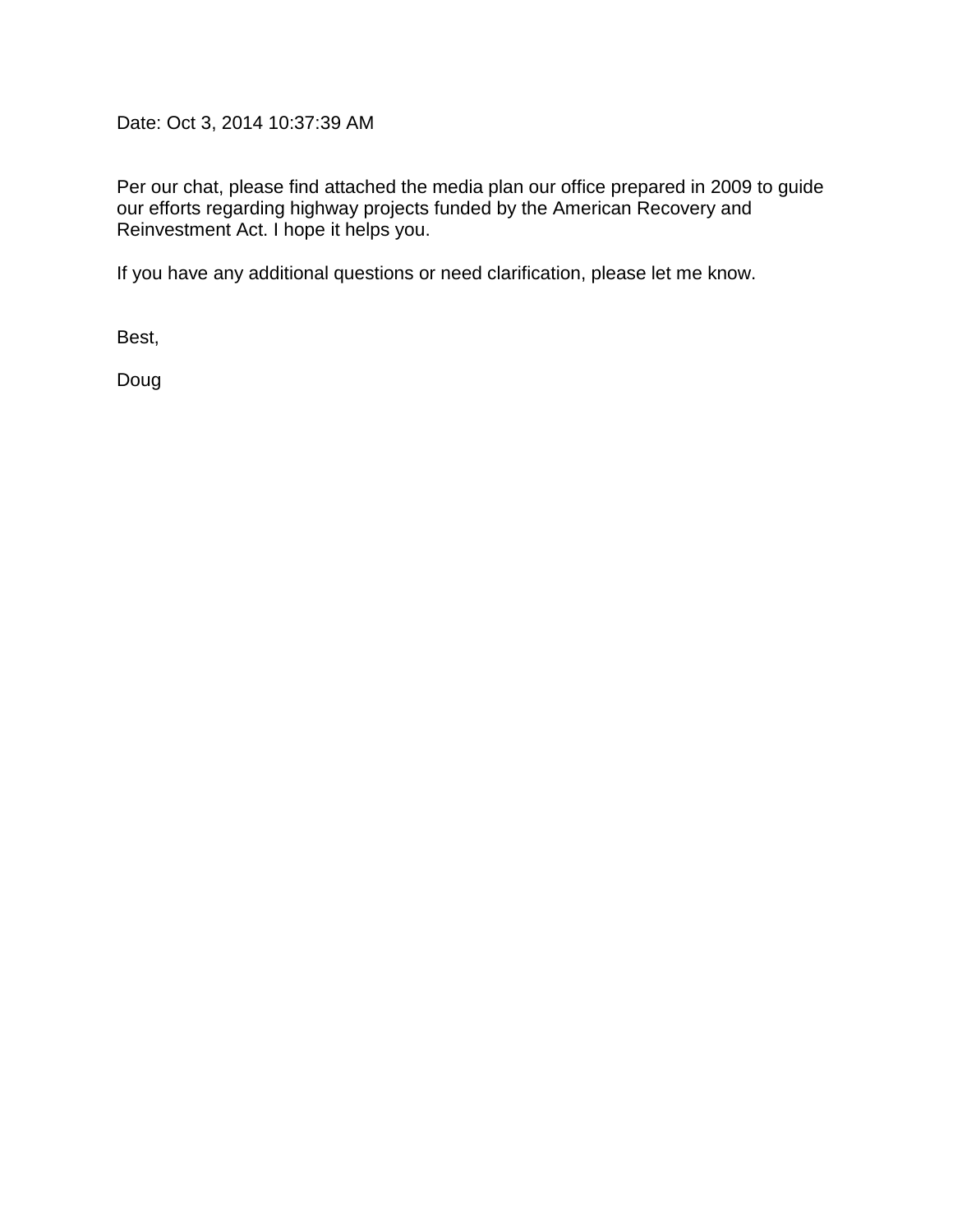# **American Recovery and Reinvestment Act**

FHWA Communications Plan

(Updated May 19, 2009)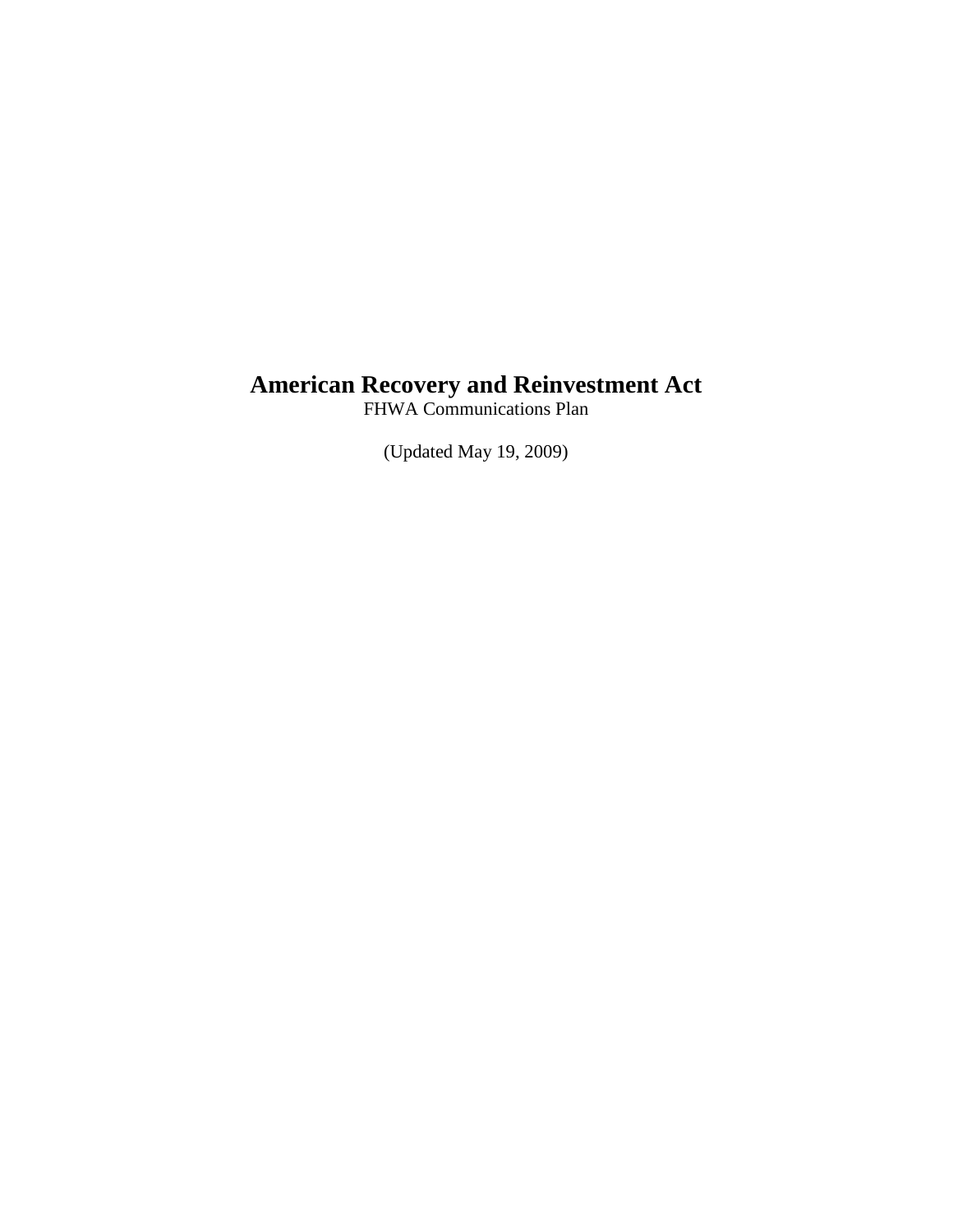#### **BACKGROUND**

Since November 2008, FHWA leadership – working with President Obama's transition team – began preparing for the passage and implementation of the largest domestic spending bill in U.S. history. Much of the package included funding for improvements to highways and bridges, making the FHWA and its state counterparts central to the new President's economic recovery plan.

As the plan developed, FHWA leadership held numerous conference calls, webinars and briefings with its Division Administrators, and other senior officials to ensure everyone understood what would be needed to support it.

#### **SUCCESSES**

While much of the work is just beginning, already the FHWA has received kudos from state DOTS, governors and policymakers around the nation who appreciate the foresight and collaborative spirit of the many efforts to ensure ARRA implementation goes quickly, smoothly and transparently.

Since December 2008, the FHWA leadership has created two websites and conducted six webinars, eight teleconferences and eight videoconferences with state and regional officials on ARRA funding and reporting requirements. FHWA Division offices have given dozens of presentations to state and industry counterparts on ARRA funding and reporting requirements. More are being added each week.

FHWA leadership has also played a key role in posting state-by-state, project-by-project ARRA information on its website to ensure maximum compliance with President Obama's desire for maximum transparency and accountability on the use of these funds.

Additionally, FHWA Public Affairs has fielded dozens of requests for information by reporters, and coordinated with OST Public Affairs appropriate responses to them. FHWA Public Affairs has also taken a lead role in assisting OST Public Affairs with speech preparation for the Secretary and Deputy Secretary, and drafted more than a dozen press releases to announcing the release of ARRA funding which the White House distributed on March 3.

As the lead agency for ARRA's highway funding, this plan articulates FHWA's various messages and audiences – and the channels used to connect them. Areas of focus are:

ARRA Guidance Title 23 Requirements Reporting Requirements Public Information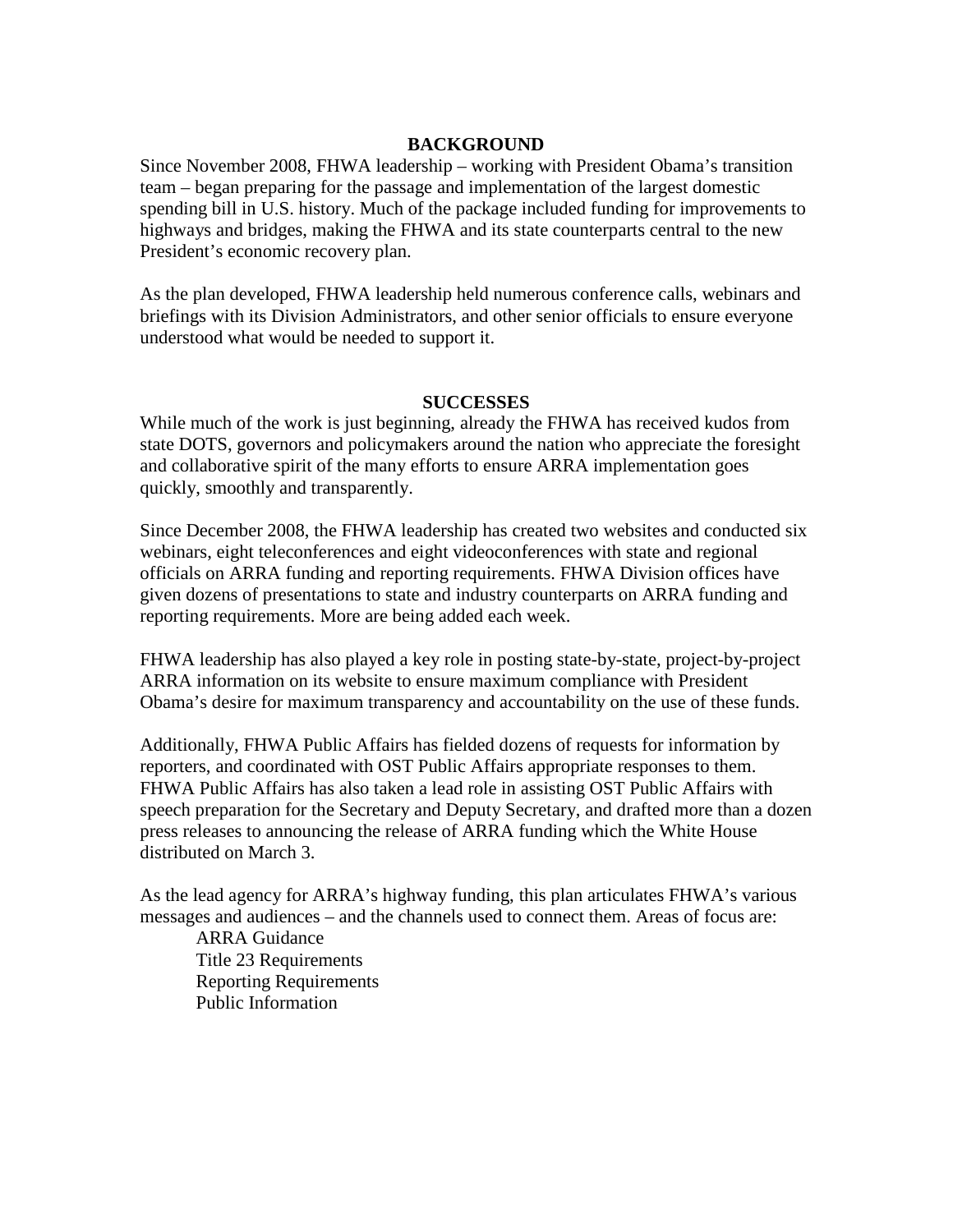# **ARRA Communication Plan**

- Communicate with all affected parties.
- Messages should be specific to the intended audience
- FHWA Risk Management Strategy will focus on the following:
	- o Program delivery by the book
	- o Program vulnerabilities
	- o Visible FHWA Verification

# **ARRA Guidance**

| <b>Activity</b>                          | <b>Intended</b><br><b>Audience</b>                                                                             | <b>Message</b>                     | <b>Method/Channel</b>                                                     | <b>Timing/Frequency</b> | <b>Status</b> | <b>Activity</b><br>Owner |
|------------------------------------------|----------------------------------------------------------------------------------------------------------------|------------------------------------|---------------------------------------------------------------------------|-------------------------|---------------|--------------------------|
| <b>ARRA</b><br>Presentation              | <b>FHWA</b><br>Division,<br><b>States</b><br>Transportatio<br>n Agencies,<br>Local<br>Governments,<br>Grantees | Consistent<br>ARRA info<br>sharing | Personal appearances, Power Point                                         | 2/24                    | Complete      | Irene Rico               |
| <b>ARRA</b><br>Implementin<br>g Guidance | <b>FHWA</b><br>Division,<br><b>States</b><br>Transportatio<br>n Agencies,<br>Local<br>Governments,<br>Grantees |                                    | Hard copy, website                                                        | 2/26                    | Complete      | Infrastructure           |
| ARRA and<br>Safety                       | <b>FHWA Safety</b><br>Specialists,<br>LTAP, APWA                                                               |                                    | Webinar                                                                   | 3/4/09                  |               | Safety                   |
| ARRA and<br>Highway<br>Safety            | NACA,<br><b>ATTSA</b>                                                                                          |                                    | Webinar, also available at:<br>http://fhwa.na3.acrobat.com/p27746<br>479/ | 2/25/09                 |               | Safety                   |
| <b>Briefing</b>                          | <b>AASHTO</b><br>Reporting                                                                                     |                                    | Teleconference                                                            | 3/3 or 3/4              |               |                          |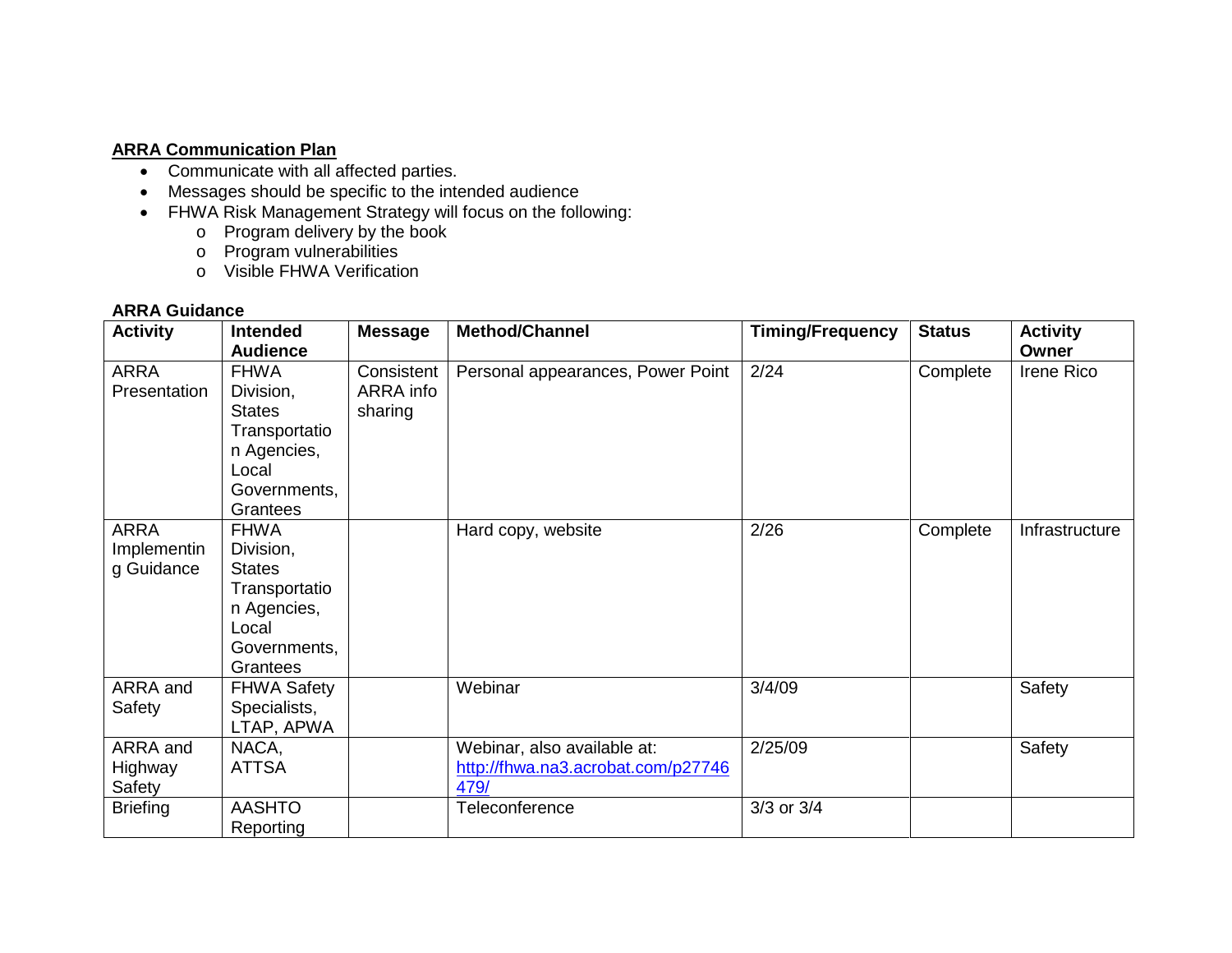|                 | <b>Groups</b>             |                                                                                       |                                                    |      |                                                                                |
|-----------------|---------------------------|---------------------------------------------------------------------------------------|----------------------------------------------------|------|--------------------------------------------------------------------------------|
| <b>Briefing</b> | Contractors<br>Assn of WV |                                                                                       | In-person presentation to approx.<br>800 attendees | 2/27 | <b>Tom Smith</b>                                                               |
| Meeting         | NACO, NLC,<br><b>NACE</b> | <b>Discuss</b><br><b>ARRA</b><br>implement<br>ation<br>including<br>suballocati<br>on | In person meeting                                  | 2/26 | Environment<br>and<br>Infrastructure<br>(Harlan Miller<br>and Dwight<br>Horne) |

# **Title 23 Requirements**

| <b>Activity</b>               | <b>Intended</b><br><b>Audience</b> | <b>Message</b>                           | <b>Method/Channel</b>                                                                                 | <b>Timing/Frequency</b>                                             | <b>Status</b> | <b>Activity</b><br>Owner             |
|-------------------------------|------------------------------------|------------------------------------------|-------------------------------------------------------------------------------------------------------|---------------------------------------------------------------------|---------------|--------------------------------------|
| Advance<br>Questions          | Local<br>Governments,<br>Grantees  |                                          |                                                                                                       | Regularly-scheduled<br>team meetings<br>$(2/mo)$ ;<br>And as needed |               | Resource<br>Center<br>(C&PM TST)     |
| <b>Initial Seminar</b>        | Local<br>Governments,<br>Grantees  | Refresher on<br>Title 23<br>Requirements | Live Webinar<br>Delivery (recorded)<br>to be made available<br>as asynchronous<br>delivery thereafter | March 9-12<br>As needed (weblink<br>available as asynch)            |               | Resource<br>Center<br>(C&PM TST)     |
| Follow Q&A<br><b>Sessions</b> | Local<br>Governments,<br>Grantees  |                                          | Webinar                                                                                               | Weekly                                                              |               | Environment<br>and<br>Infrastructure |
|                               |                                    |                                          |                                                                                                       |                                                                     |               |                                      |
|                               |                                    |                                          |                                                                                                       |                                                                     |               |                                      |
|                               |                                    |                                          |                                                                                                       |                                                                     |               |                                      |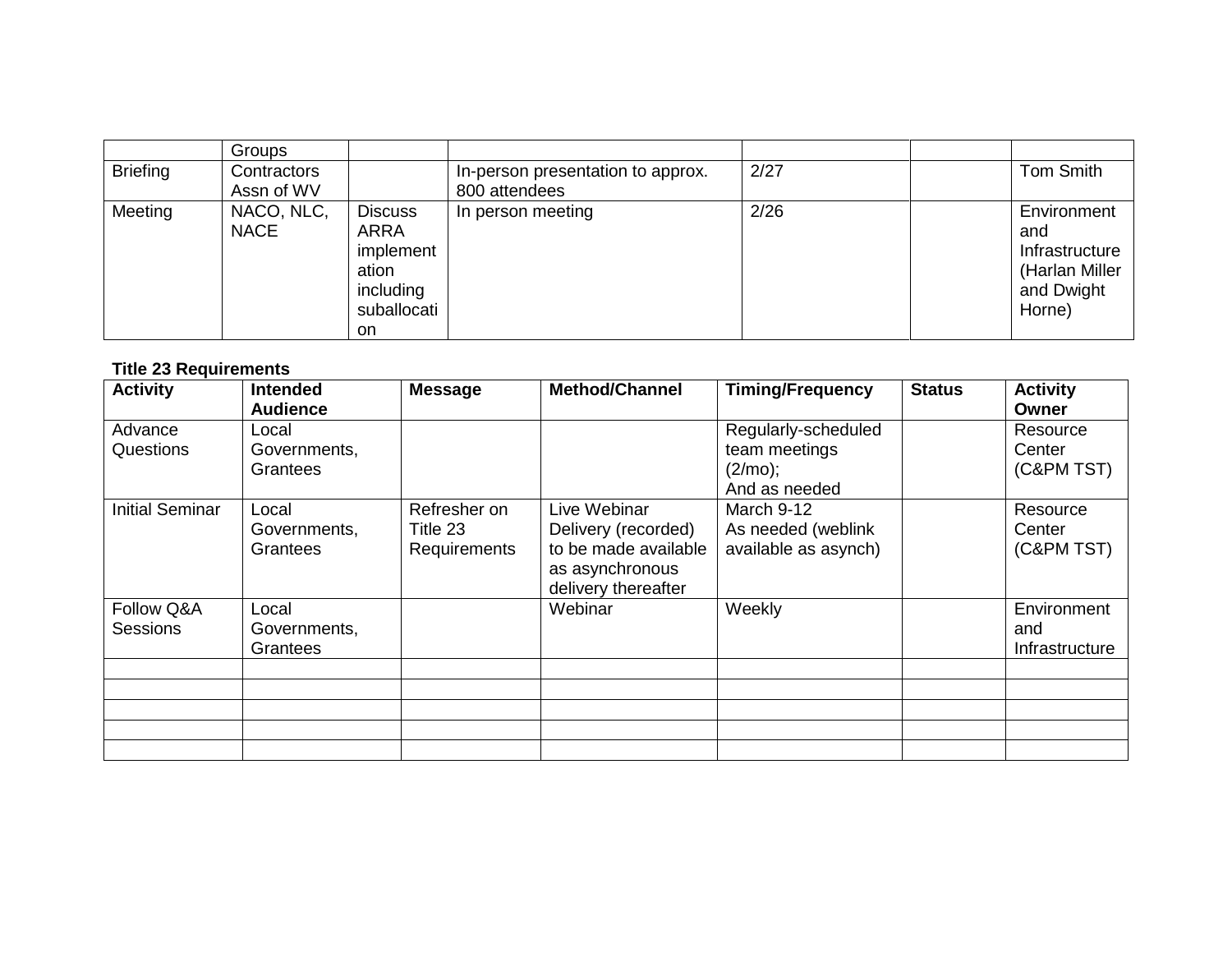# **Reporting Requirements**

| <b>Activity</b>                               | <b>Intended</b><br><b>Audience</b>                        | <b>Message</b>                                                        | <b>Method/Channel</b>       | <b>Timing/Frequency</b>                            | <b>Status</b> | <b>Activity</b><br>Owner                           |
|-----------------------------------------------|-----------------------------------------------------------|-----------------------------------------------------------------------|-----------------------------|----------------------------------------------------|---------------|----------------------------------------------------|
| Reporting<br>Requirements                     | <b>Divisions</b>                                          | <b>Discuss</b><br>reporting<br>requirements                           | Videoconference             | February 27                                        | Complete      | David Winter                                       |
| Recovery Act and<br>Reporting<br>Requirements | <b>AASHTO</b><br>Washington<br><b>Briefing</b>            | Overview of<br>Economic<br>Recovery and<br>impact on<br><b>States</b> | Conference/<br>Presentation | February 24-25,<br>presentation on the<br>$25th$ . | Complete      | Jeff Paniati                                       |
| Reporting<br>Requirements                     | State DOT's and<br><b>FHWA Division</b><br><b>Offices</b> | <b>Discuss</b><br>reporting<br>requirements                           | Webinar                     | March 5, 17, 19<br>April 2, 23, 28                 | Complete      | David Winter                                       |
| Reporting<br>Requirements                     | <b>T&amp;I Staff</b>                                      | <b>Discuss</b><br>reporting<br>requirements                           | <b>Briefing</b>             | March 9                                            | Complete      | David Winter,<br>Karen White,<br><b>Tim Arnade</b> |
| Reporting<br>Requirements                     | Locals                                                    | <b>Discuss</b><br>reporting<br>requirements                           | Webinar                     | March 24                                           | Complete      | David Winter                                       |
| Reporting<br>Requirements                     | State DOT's and<br><b>FHWA Division</b><br><b>Offices</b> | How to use<br><b>RADS</b> for<br>reporting                            | Webinar/Live demo           | May 6, $\overline{7}$                              | Complete      | David Winter                                       |
| Reporting<br>Requirements                     | OST and other<br>OA's                                     | How to use<br><b>RADS</b> for<br>reporting                            | Webinar/Live demo           | May 8, 14                                          | Complete      | David Winter                                       |
| Reporting<br>Requirements                     | <b>ARTBA</b>                                              | Overview of<br>Recovery Act<br>Reporting<br>Requirements              | Conference/<br>Presentation | <b>May 19</b>                                      | Pending       | David Winter                                       |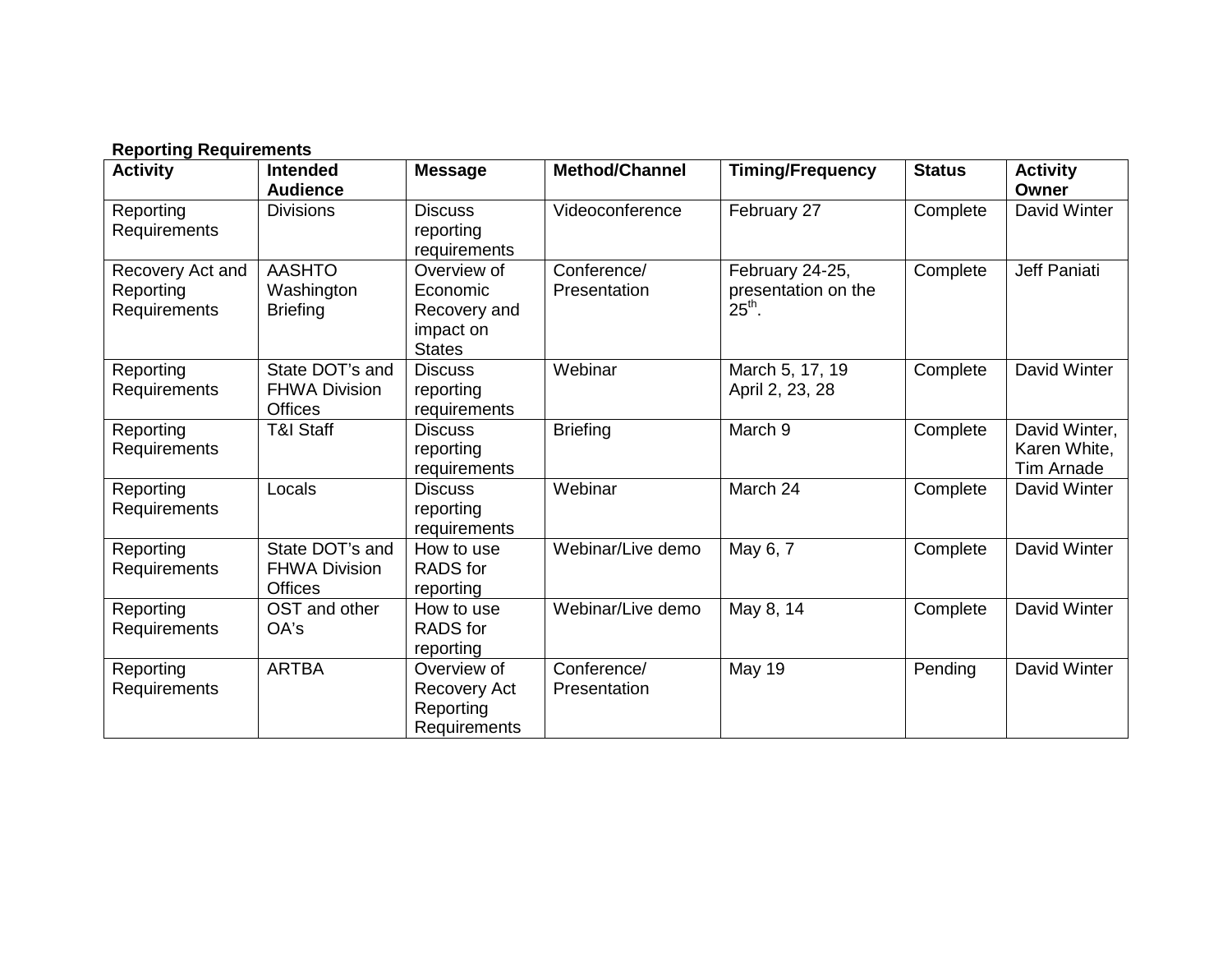# **Public Outreach**

| <b>Activity</b> | Intended<br><b>Audience</b>                           | <b>Message</b>                                                                      | <b>Method/Channel</b>               | <b>Timing/Frequency</b> | <b>Status</b> | <b>Activity</b><br>Owner |
|-----------------|-------------------------------------------------------|-------------------------------------------------------------------------------------|-------------------------------------|-------------------------|---------------|--------------------------|
|                 | State DOTs,<br>Governors,<br>Congress, White<br>House | FHWA and<br><b>USDOT</b> are<br>working closely<br>with their state<br>counterparts | <b>Print and Broadcast</b><br>Media | Daily/Weekly            | Ongoing       | <b>Public Affairs</b>    |
|                 | General Public,<br>Congress, White<br>House           | FHWA is<br>distributing ARRA<br>funds quickly so<br>Americans can get<br>to work.   | <b>Print and Broadcast</b><br>Media | Daily/Weekly            | Ongoing       | <b>Public Affairs</b>    |
|                 | General Public,<br>Congress, White<br>House           | Highway<br>improvements are<br>key to the nation's<br>economic<br>recovery.         | <b>Print and Broadcast</b><br>Media | As needed               | Ongoing       | <b>Public Affairs</b>    |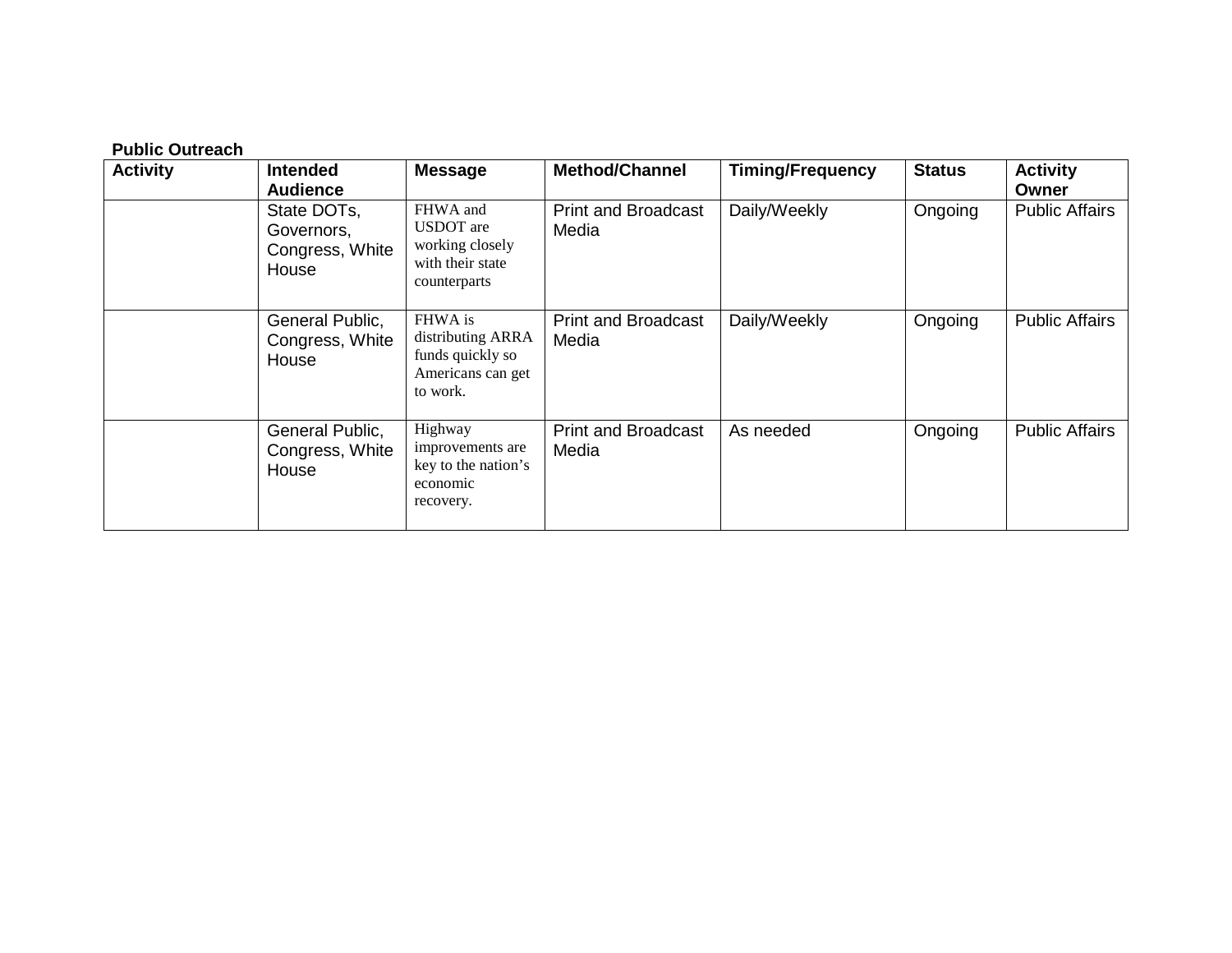#### **Presentations, Briefings or Workshops**

**Week of March 2.** *SACRAMENTO, CALIFORNIA* **On Mar. 3-4,** from 1:30-3 p.m., FHWA California Division delivered an "ARRA: Locally Administered Projects" webinar.

#### *WASHINGTON, DC*

**On Mar. 4**, FHWA's Office of Safety hosted webinar on the ARRA for the LTAP Centers and the FHWA Divisions' Safety Specialists. The presentation will be followed by a discussion on how the funds can be used for safety projects and other system improvements. There are 500 webinar sites available; once the LTAP Centers and the FHWA Divisions are registered, the program will be made available to NHTSA and the American Public Works Association members

#### *SPRINGFIELD, ILLINOIS*

**Mar. 3-30.** FHWA Illinois Division participated in seven separate IDOT District implementation meetings of construction staff. FHWA's Transportation Engineers from the Illinois Division will make ARRA presentations, emphasizing importance of construction inspection and describing reporting requirements.

#### **Week of March 9.**

#### *SPRINGFIELD, ILLINOIS*

**On Mar. 10**, Illinois Division Administrator spoke to the Illinois Asphalt Pavement Association to offer the Federal perspective on fraud prevention. This is a spin-off from the national fraud conference held in Chicago last year. DA Stoner addressed the importance of fraud prevention especially in light of ARRA and next program authorization. As part of his remarks, DA Stoner updated the audience on recent ARRA developments.

#### *INDIANAPOLIS, INDIANA*

**On Mar. 10-11**. FHWA Indiana Division Administrator provided updates on the ARRA to the Local Public Agencies. FHWA's Division Finance Manager also provided ARRA funding updates at the 95<sup>th</sup> Annual Purdue Road School, an event that annually well over 1,000 Indiana local and state officials, consultants, and suppliers each year. In all 11, FHWA's Indiana Division staff participated in presentations during 15 different sessions, covering a wide range of transportation topics during the conference.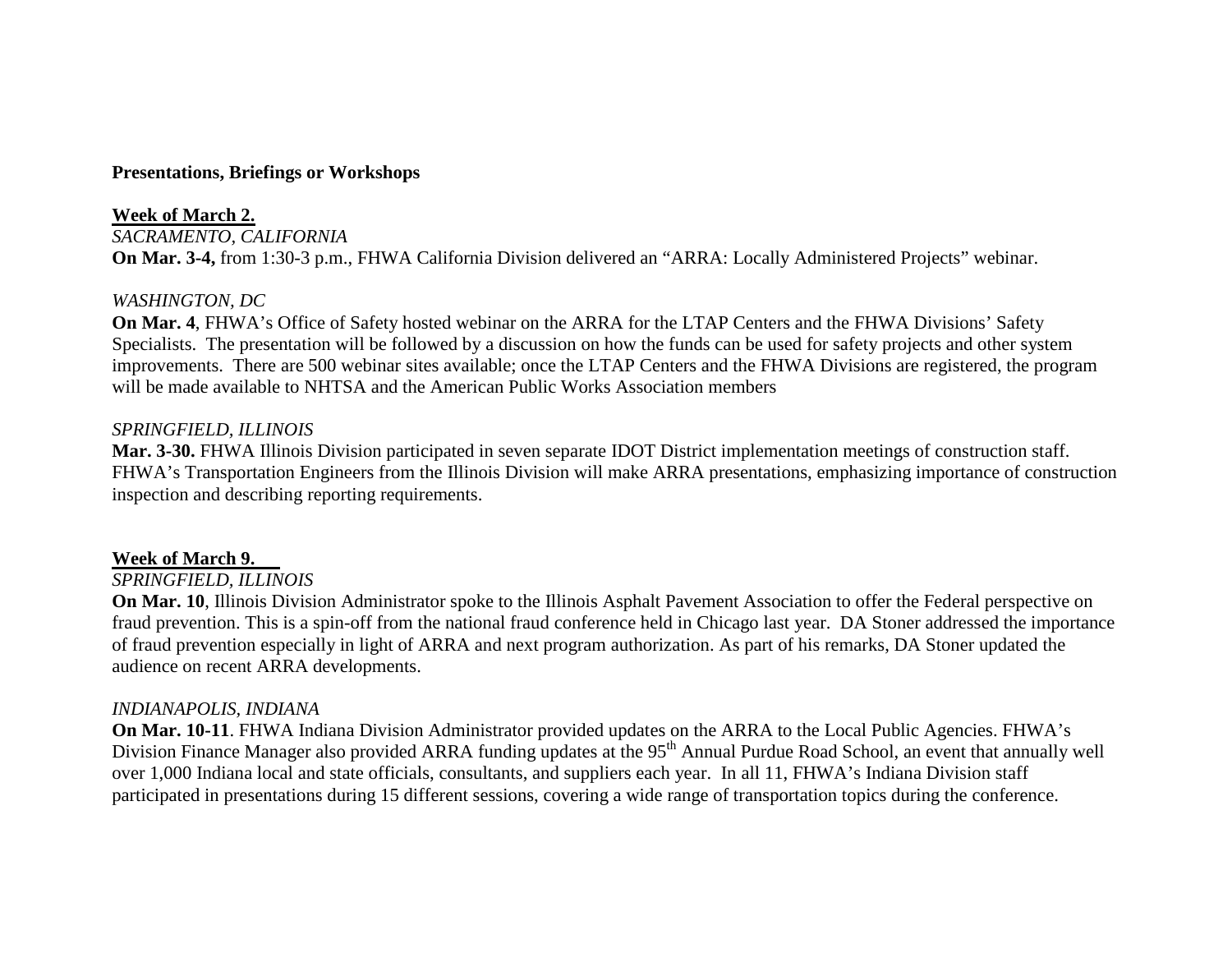#### *BIRMINGHAM, ALABAMA*

**On Mar. 11**, FHWA Division staff participated in ARRA funding discussions during Comprehensive Economic Development Strategy (CEDS) Strategy Committee meeting held at the Regional Planning Commission of Greater Birmingham.

#### *PROVIDENCE, RHODE ISLAND*

**On Mar. 12**, FHWA's Rhode Island Division Administrator gave an ARRA briefing to the Statewide Planning Council.

#### **Week of March 16.**

*SPRINGFIELD, ILLINOIS*

**Mar. 3-30.** FHWA Illinois Division participated in seven separate IDOT District implementation meetings of construction staff. FHWA's Transportation Engineers from the Illinois Division will make ARRA presentations, emphasizing importance of construction inspection and describing reporting requirements.

#### *AUSTIN, TEXAS*

**On Mar. 16**, FHWA's Texas division presents ARRA information and technical assistance to newly created TxDOT team which has been tasked with providing a timely, coordinated response to the requirements of ARRA.

#### *ANCHORAGE, ALASKA*

**On Mar. 16**, FHWA's Division Staff met with representatives of the AKDOT Civil Rights Division to discuss ARRA and its impacts to supportive services and DBE goal setting.

#### *ANCHORAGE, ALASKA*

**On Mar. 17,** FHWA's Division staff met with representatives from the Matanuska Susitna Borough on ARRA funding of surface transportation projects.

*MISSOULA, MONTANA* **On Mar. 17,** FHWA's Montana DA Kevin McLaury gave ARRA presentation to Missoula MPO.

#### *OMAHA, NEBRASKA*

**On Mar. 17,** FHWA's Nebraska division gave ARRA presentation at Nebraska AGC Annual Meeting.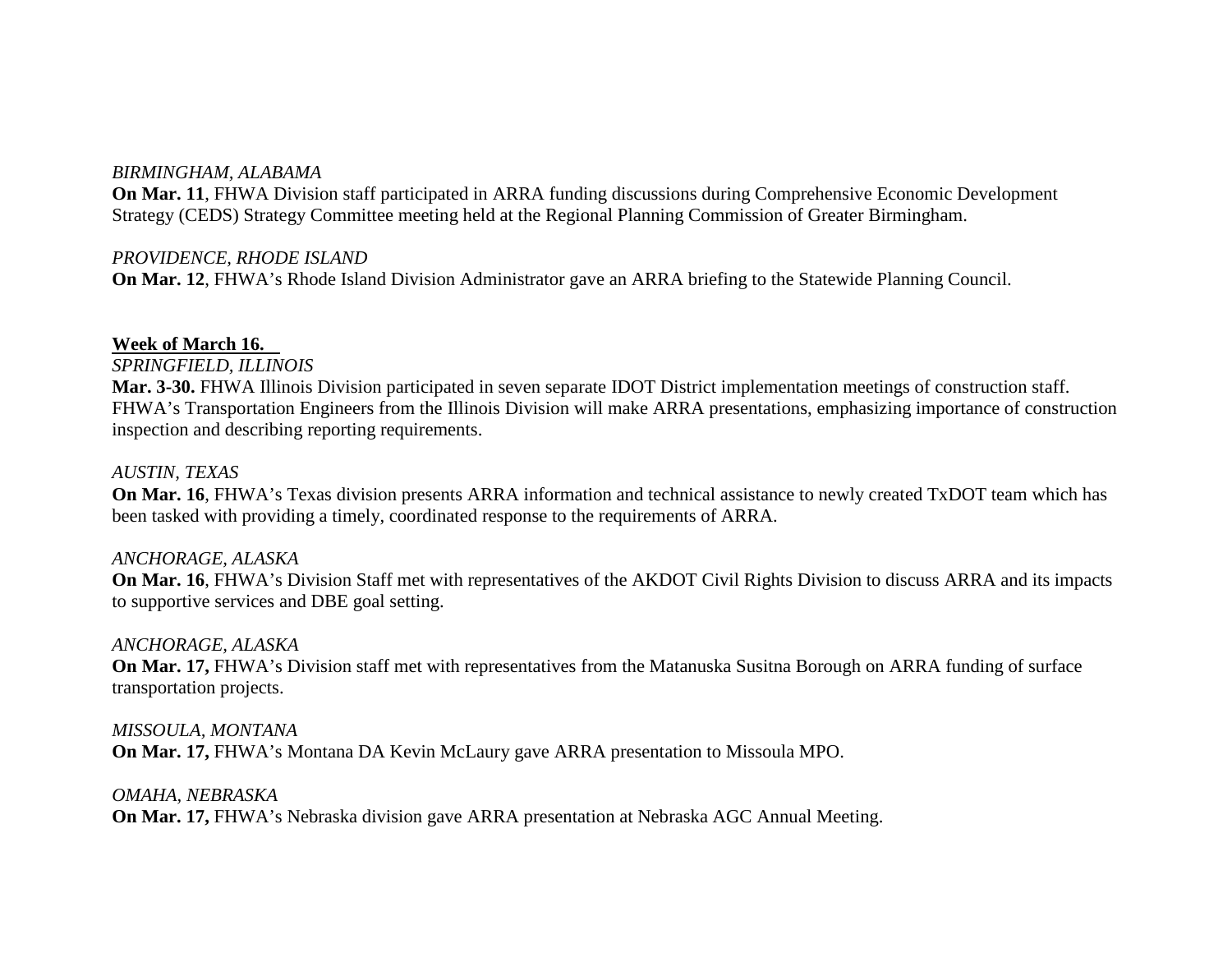*WASHINGTON, DC* **On Mar. 17,** FHWA's Office of Planning, Environment and Realty gave ARRA presentation to National League of Cities.

#### *ASHEVILLE, NORTH CAROLINA*

**On Mar. 17,** FHWA's Office of Planning, Environment and Realty gave ARRA presentation to Professional Trailbuilder's Association Conference.

#### *SPRINGFIELD, ILLINOIS*

**On Mar. 17,** FHWA Illinois Division Administrator addressed the Illinois Chapter of the American Concrete Pavement Association in Springfield, Ill. He presented the same basic remarks he gave the previous week to the Asphalt Association on fraud prevention in light of ARRA and next program authorization.

*MOBILE, ALABAMA* **On Mar. 18**, FHWA's Alabama Division provided information on ARRA at the Mobile MPO meeting.

*OMAHA, NEBRASKA* **On Mar. 19**, FHWA's Nebraska Division gave ARRA presentation at League of Municipalities Regional Meetings.

*ORLANDO, FLORIDA* **On Mar. 19,** FHWA's Florida Division gave ARRA presentation to Florida's "Women in Engineering."

#### *ANCHORAGE, ALASKA*

**On Mar. 19,** FHWA's Division staff met with representatives and lobbyists from the Bristol Bay Borough on ARRA funding of port projects.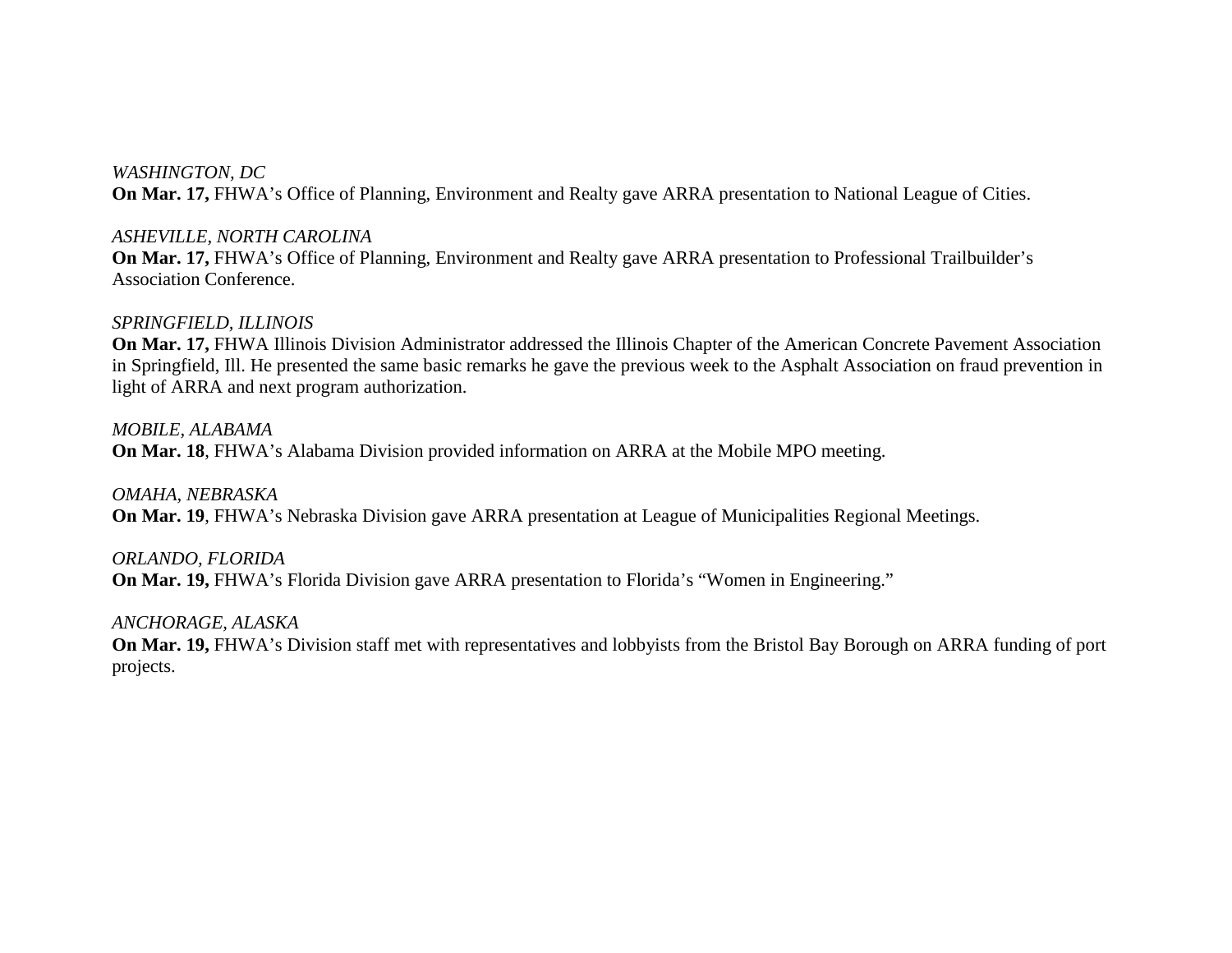# **Week of March 23.**

*OKLAHOMA CITY, OKLAHOMA*

**On Mar. 23,** FHWA Oklahoma Division Administrator gave presentation of ARRA at the Annual Meeting of the Oklahoma Chapter of the American Concrete Pavement Association.

# *WASHINGTON, DC*

**On March 23,** FHWA HQ staff provided a briefing to staff from Customs and Border Protection staff, General Services Administration, Army Corps of Engineers, and their contractors, on the Uniform Act requirements. The meeting was to provide technical assistance on acquisition and relocation requirements applicable to proposed ARRA funded Northern Border Station upgrade projects. The discussion addressed various property rights issues and permit requirements.

#### *TULSA, OKLAHOMA*

**On Mar. 24**, FHWA's Oklahoma DA Gary Corino gave ARRA presentation to Oklahoma's American Concrete Pavement Association annual meeting.

*NEW JERSEY* **On Mar. 24,** FHWA's New Jersey Division Administrator gave overview of ARRA to NJ Women's Transportation Study meeting.

#### *BISMARCK, NORTH DAKOTA*

**On Mar. 24-25**, FHWA's North Dakota DA Wendall Meyer gave ARRA presentation and spoke on other funding issues at the North Dakota Asphalt Conference.

#### *MARYLAND*

**On Mar. 24-30** Maryland DOT and Maryland State Highway Administration conducted seven Recovery Act outreach sessions for local governments. The FHWA Maryland Office staff of the DelMar Division attended most outreach sessions and answered questions from the local agencies. Outreach sessions were conducted in each of Maryland's seven engineering districts and were attended by counties and municipalities staff within these engineering districts. Maryland DOT has established a separate section for "Local Project Information" on their Recovery Act website at [http://www.mdot.state.md.us/Planning/Economic\\_Recovery/Index.](http://www.mdot.state.md.us/Planning/Economic_Recovery/Index)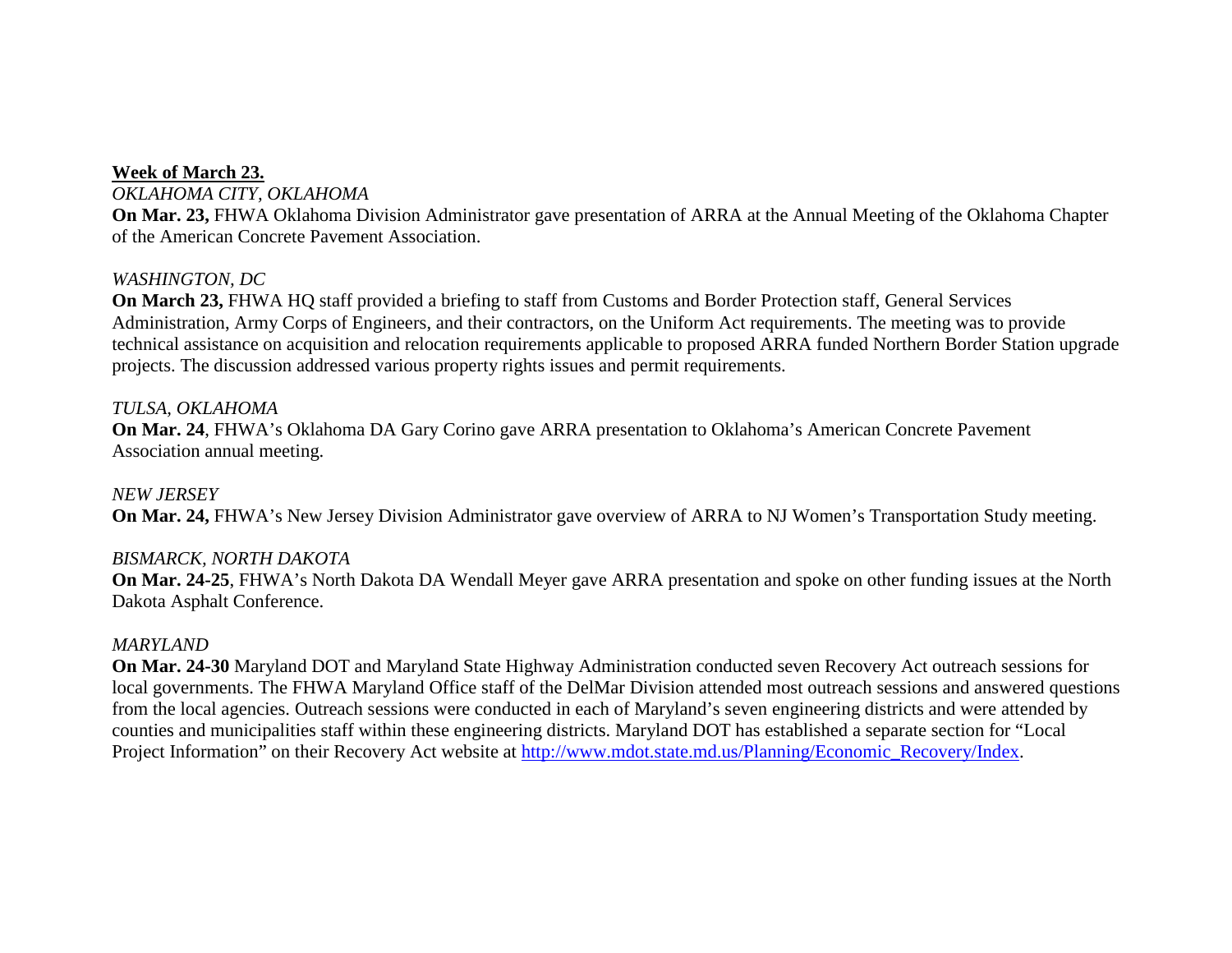# *FORT WORTH, TEXAS*

**On Mar. 27**, FHWA's Texas Division presented overview of ARRA to the Chapter 36 (TX Chapter) of the International Right of Way Association during its Spring Business Meeting. The audience consisted of TxDOT Right of Way employees, consultants, Local Public Agency Right of Way employees and others.

#### *DENVER, COLORADO*

**On Mar. 27,** FHWA's Colorado Division gave ARRA presentation and lead discussion with Colorado DOT, engineering staff, DBE contractors and how to meet DBE and OJT goals within ARRA program.

#### *COLUMBUS, OHIO*

**On Mar. 27,** Division staff presented at the Ohio Association of Regional Councils (OARC) Transportation Committee meeting.

#### *ELK GROVE, CALIFORNIA*

**On Mar. 27**, FHWA's California Division gave an ARRA presentation to Caltrans Resident Engineers (RE) Academy, and will focus on reporting requirements.

#### *AUGUSTA, MAINE*

**On Mar. 27-28**, FHWA's Maine Division made ARRA presentation to Maine Tradeswomen's Conference*.* The conference was open to all contractors, including primes and DBEs, to explore interests in contracting with the Maine Department of Transportation.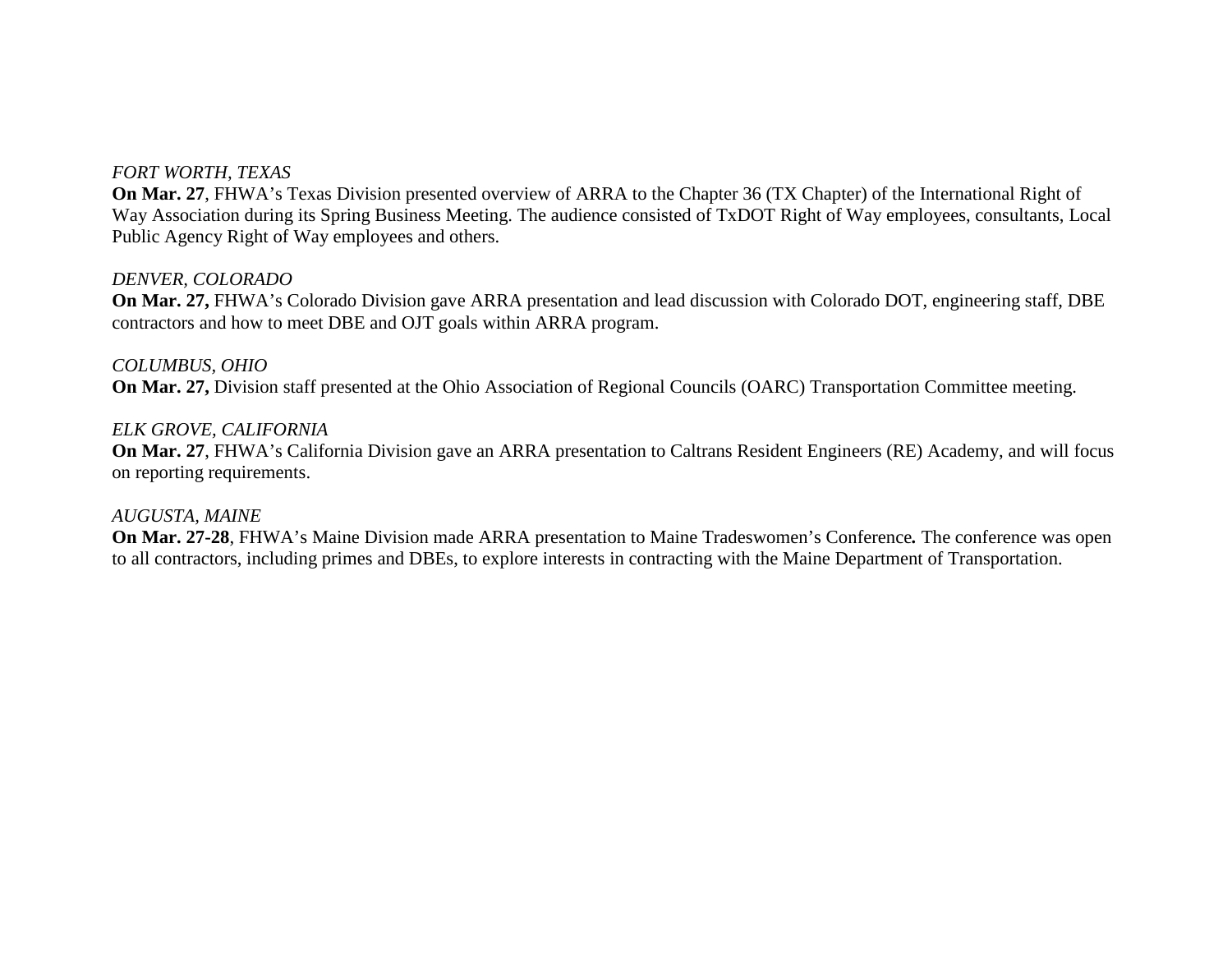# **Week of March 30**

#### *WASHINGTON, DC*

**On Mar. 31,** FHWA's Office of Federal Lands Highway will host ARRA reporting requirements presentation – specific to federal lands provisions – with representatives from National Park Service, US Fish and Wildlife Service, US Forest Service, Bureau of Land Management, Department of Defense.

# *OREGON*

**On Mar. 31,** the Division Office participated with ODOT in a day-long orientation at the Oregon State University campus to clarify the State's policy on assisting local governments in delivering ARRA funded projects. Approximately 200 representatives from cities, counties, Metropolitan Planning Organizations, consultants and contractors attended in person, while over 60 streaming video sites were utilized for live coverage of the conference at remote sites. FHWA is including activities in the Division's Recovery Act review for additional oversight to ensure project development and implementation is performed in compliance with all federal requirements.

#### *TENNESSEE*

**From Apr. 1 to Apr. 15,** Tennessee Division Area Engineers attended 10 pre-construction meetings for ARRA projects via teleconference and in person to discuss reporting requirements and federal contract provisions. The Division's goal is to attend all preconstruction meetings for Recovery Act projects.

# *CASPER, WYOMING*

**On Apr. 1**, FHWA's Wyoming Division Administrator will conduct ARRA presentation at the 14<sup>th</sup> Annual Transportation and Safety Congress. Attendees will include WYDOT, City and County engineers, road superintendents, and staff members.

# *NEW JERSEY*

**On Apr. 2, FHWA's New Jersey Division Administrator Merida to give overview of ARRA funds distribution at NJ Alliance for** Action Conference. The program will focus on the distribution of the federal economic stimulus money and its impact in creating jobs and improving the economy. The "working title" for the conference is "Economic Stimulus – How to Get In On The Action." It will include State and local government officials, contractors and consultants. Alliance sponsored functions generally draw well over 100 people. The Alliance members are focused on infrastructure and economic development in New Jersey. MEDIA WILL ATTEND.

# *WASHINGTON, D.C.*

**On Apr. 2**, FHWA's Office of Planning, Environment and Realty will host ARRA webinar.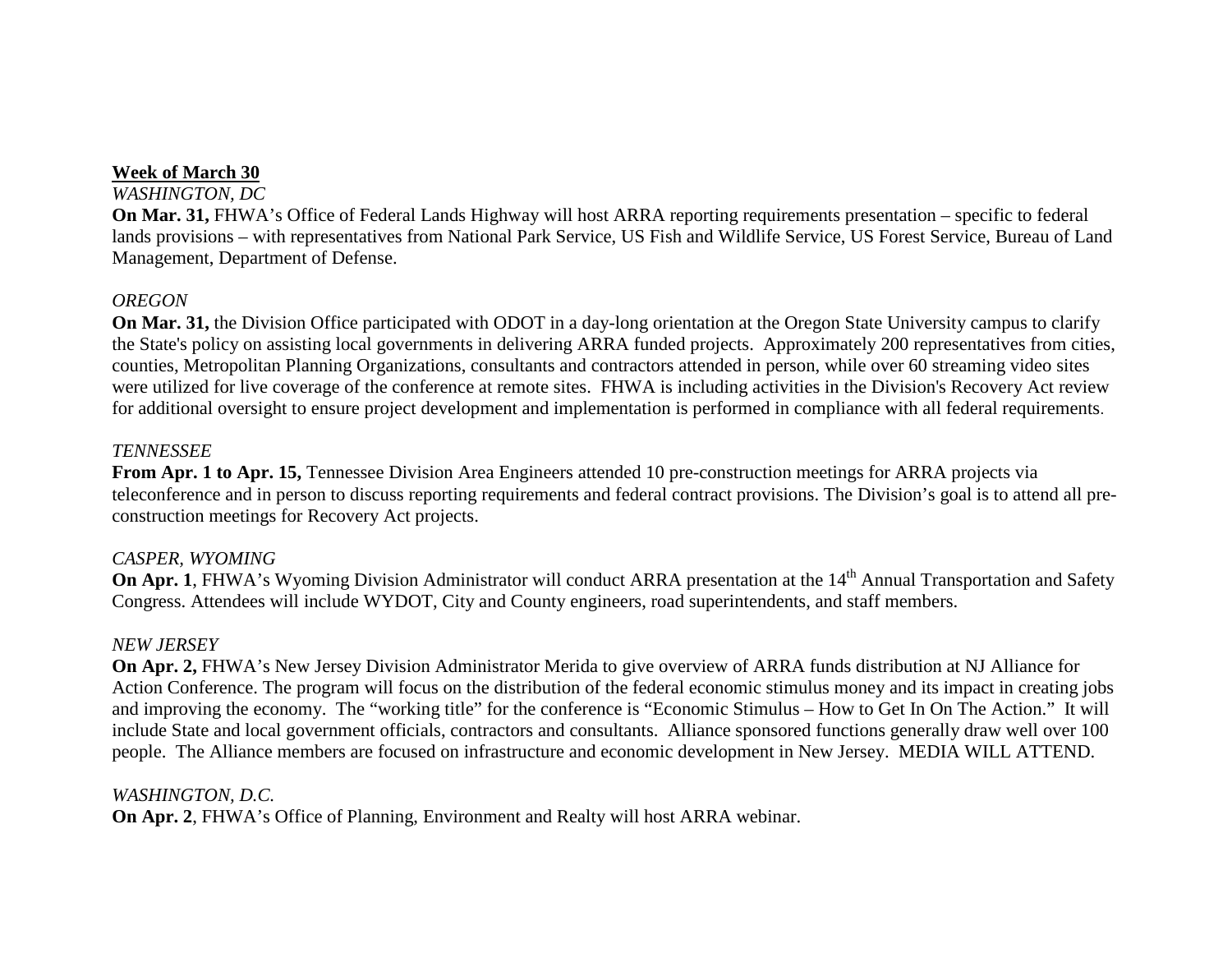# *LOVELAND, COLORADO*

**On April 3,** FHWA's Colorado Division to give ARRA presentation and lead discussion with Colorado DOT, engineering staff, DBE contractors and how to meet DBE and OJT goals within ARRA program.

#### *WASHINGTON, DC*

**On Apr. 3,** FHWA's Office of Information and Management Services is working with FHWA program officials to prepare documents for permanent ARRA data collection approvals.

#### *NEW JERSEY*

**On Apr. 5**, a Ground Breaking Ceremony was held for the Route 46 and Main Street Project in the Borough of Lodi, Bergen County. New Jersey Governor Corzine was in attendance. The project was authorized on March 13 for \$40,941,004 of ARRA Funds.

#### **Week of Apr. 6:**

#### *MONTANA*

**On April 6,** the Montana DOT presented to the Montana Division Administrator and other FHWA staff the process they used to ensure economically distressed areas (EDAs) were a major factor in the selection of projects using ARRA funding. The power point presentation detailed how the Department used the most current information at the time (Dec 2008) to identify the areas that were distressed and the logic used in selecting the list of current projects. At this time, 53% of the ARRA funding is identified in EDAs.

#### *NEVADA*

**On Apr. 6,** FHWA's Nevada Division gave a presentation on the status of ARRA projects in Nevada, ARRA reporting requirements, required contract provisions and an overview of the Division's ARRA Risk Management Plan to the Nevada Statewide Transportation Technical Advisory Committee (STTAC).

#### *AUSTIN, TEXAS*

**On Apr. 7,** FHWA Texas ADA will make a presentation on ARRA and reporting requirements to the Associated General Contractors of Texas.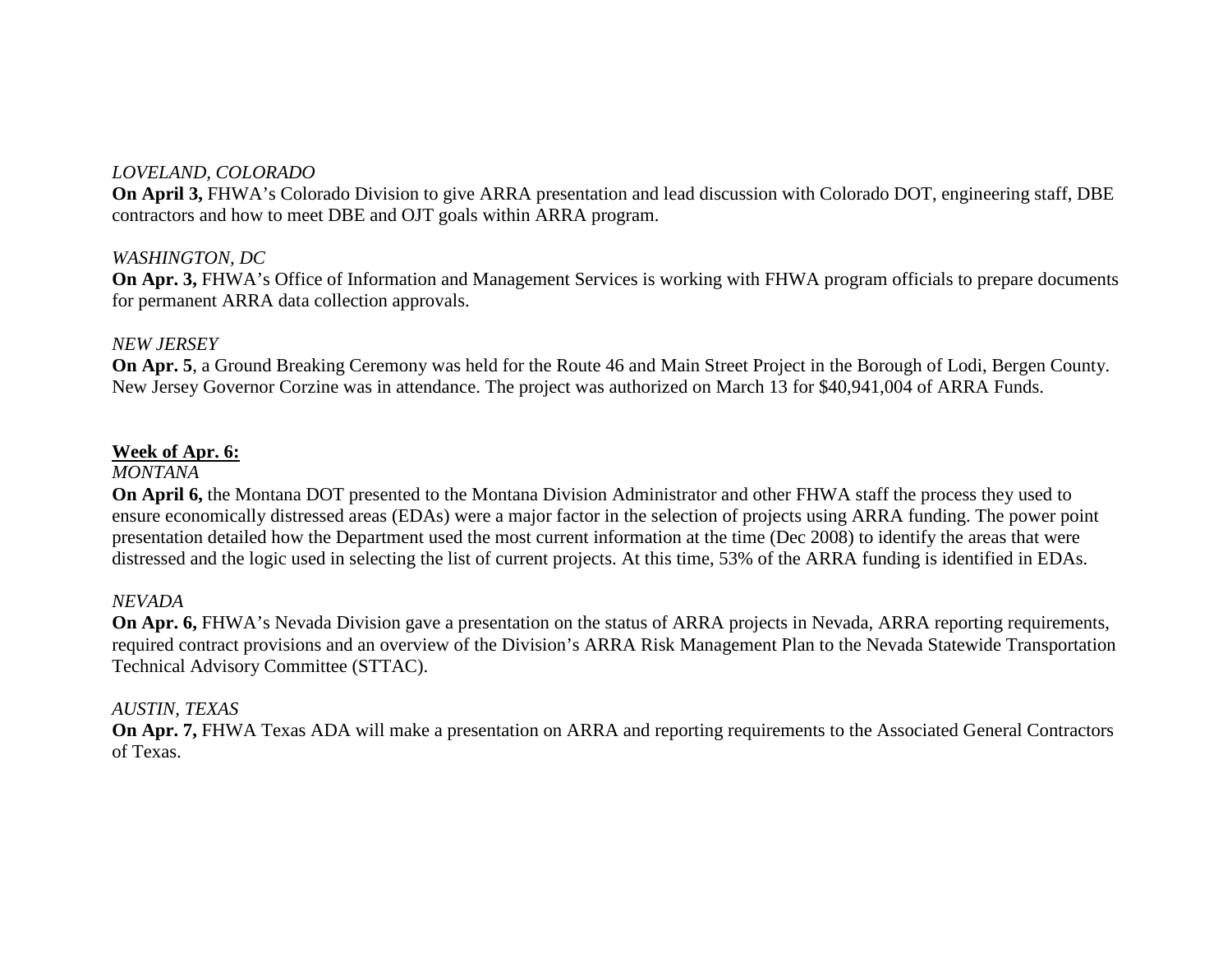#### *NEW YORK*

**On Apr. 7**, FHWA's New York Division Financial Management staff met with the New York State Department of Transportation (NYSDOT) Internal Audit and the New York State Comptroller's Office (OCS) to discuss various aspects of the reviews and audits of ARRA projects. OSC will be conducting oversight on State contracts in all sectors of the State's Recovery Act program. OCS was complimentary of the Federal Highway Administration's outreach with regards to the Recovery Act, as well as NYSDOT's skills and abilities for delivering Federal-aid projects. The three agencies agreed to share risk management plans, meet on a regular basis, and conduct coordinated reviews whenever possible.

#### *RENO, NEVADA*

**On April 7-8,** FHWA Nevada Division Administrator to give ARRA overview, along with innovative finance and Hot Mix Asphalt to Nevada Transportation Conference: The event will host 300 contractors, consultants and public works employees expected to attend. The two-day event previously focused on street and highway issues, but has been expanded to include multi-modal issues.

#### *WASHINGTON, DC*

**On April 8,** FHWA's Office of Planning, Environment and Realty to give ARRA presentation to at All-Federal Agency Uniform Act Meeting

#### *CHICAGO, ILLINOIS*

**On Apr. 8,** The Chicago Federal Executive Board hosted an Interagency Congressional Briefing on ARRA. This briefing by 21 Federal agencies to staff from 18 congressional offices (Senate and House; IL, IN, and WI) provided information on the roles the local Federal agencies play in implementing and progress being made in the Recovery Act. The FHWA was represented by Illinois Division Administrator, Norman Stoner, and Assistant Division Administrator, Glenn Fulkerson.

#### *SOUTH DAKOTA*

**On Apr. 9,** Division leadership met with staff from the South Dakota Department of Legislative Audit to discuss the Recovery Act. Legislative Audit performs the state's single audit in accordance with OMB Circular A-133. They are currently evaluating what Recovery Act Programs they intend to focus on with the available resources they have. The Division provided a copy of our ARRA Risk Management Plan, a list of the Recovery Act projects, and the Recovery Act Guidance, discussed various risks within the Federal-aid program in South Dakota, and encouraged them to include Recovery Act projects in their audits.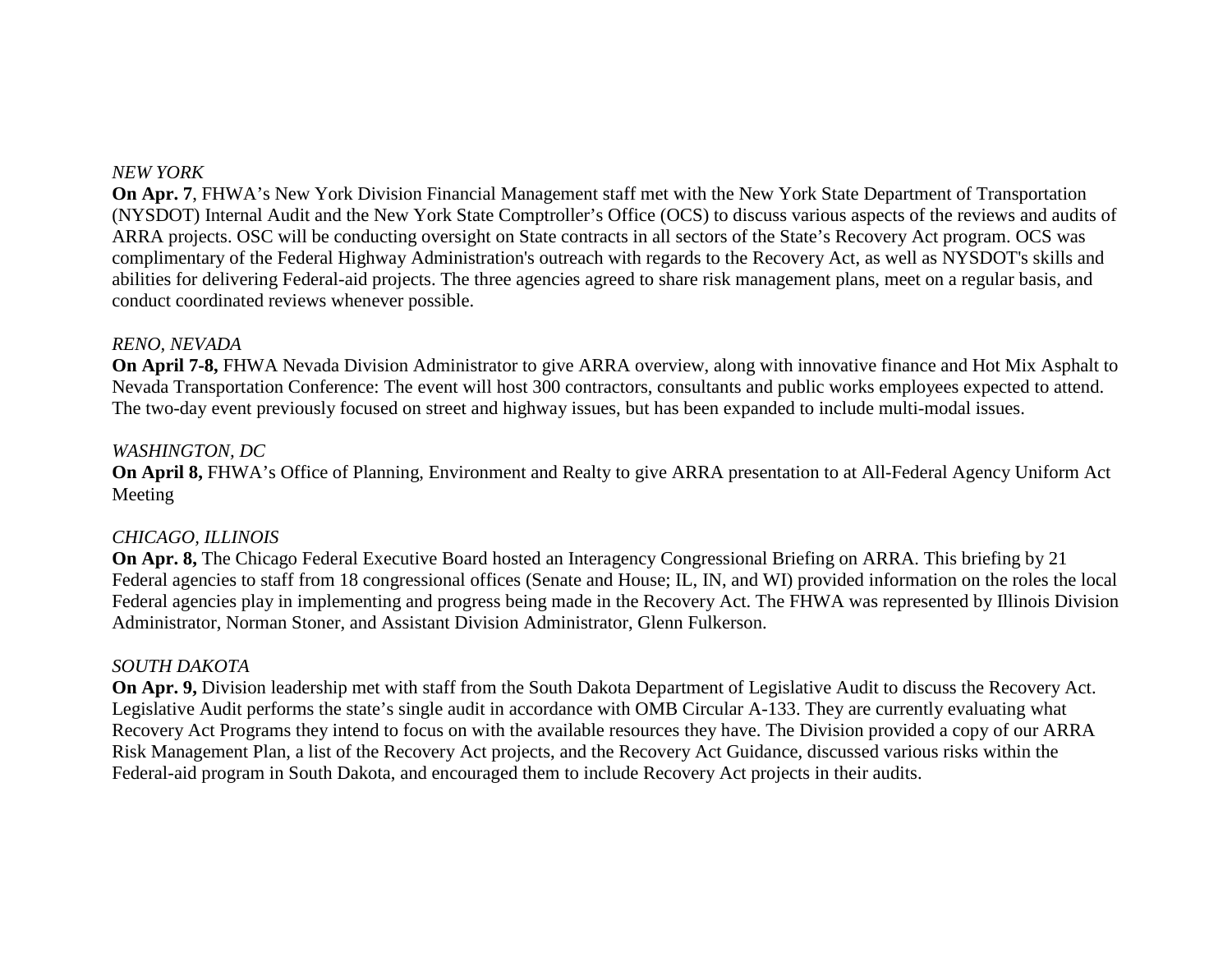# *NORTH DAKOTA*

**On Apr. 9,** FHWA's Division Administrator and other members of Division Office Staff met with North Dakota DOT management to discuss joint stewardship of the Federal-aid highway program during the Recovery Act implementation. Both agencies brought written stewardship approaches to the meeting and proposed techniques were discussed. It was agreed to further review the written documents and share comments in one week. Following resolution of those comments, a memorandum will be prepared documenting interim modifications to the NDDOT-FHWA Stewardship Agreement.

#### *GRAND JUNCTION, COLORADO*

**On Apr. 10,** FHWA's Colorado Division to give ARRA presentation and lead discussion with Colorado DOT, engineering staff, DBE contractors and how to meet DBE and OJT goals within ARRA program.

#### *OHIO*

**On Apr. 10**, Division leadership met with Ohio DOT Director Jolene Molitoris and key staff to discuss potential issues with identified ARRA projects. Much of the discussion focused on those projects associated with the 120-day timeframe. The Division continues to work closely with ODOT to advance the projects to authorization as quickly as possible.

#### *WEST VIRGINIA*

**On Apr. 10,** the Division Administrator spoke to the West Virginia Division of Highways Preconstruction Engineering Seminar in Morgantown, focusing his remarks on ARRA implementation and the future reauthorization. Additionally, the West Virginia Division of Highways (DOH) awarded an additional six ARRA projects that were let to bid on April 2. Construction on the projects will commence immediately. The 50% obligation threshold should be obtained within the month of April. West Virginia DOH has expressed an interest in inviting Secretary LaHood to participate in ground-breaking activities for one of West Virginia's three significant ARRA Corridor Expansion Projects that will commence later in the year.

#### **Week of April 13**

*WASHINGTON, DC* **On Apr. 13**, President Obama will visit FHWA HQ to announce 2000<sup>th</sup> ARRA project.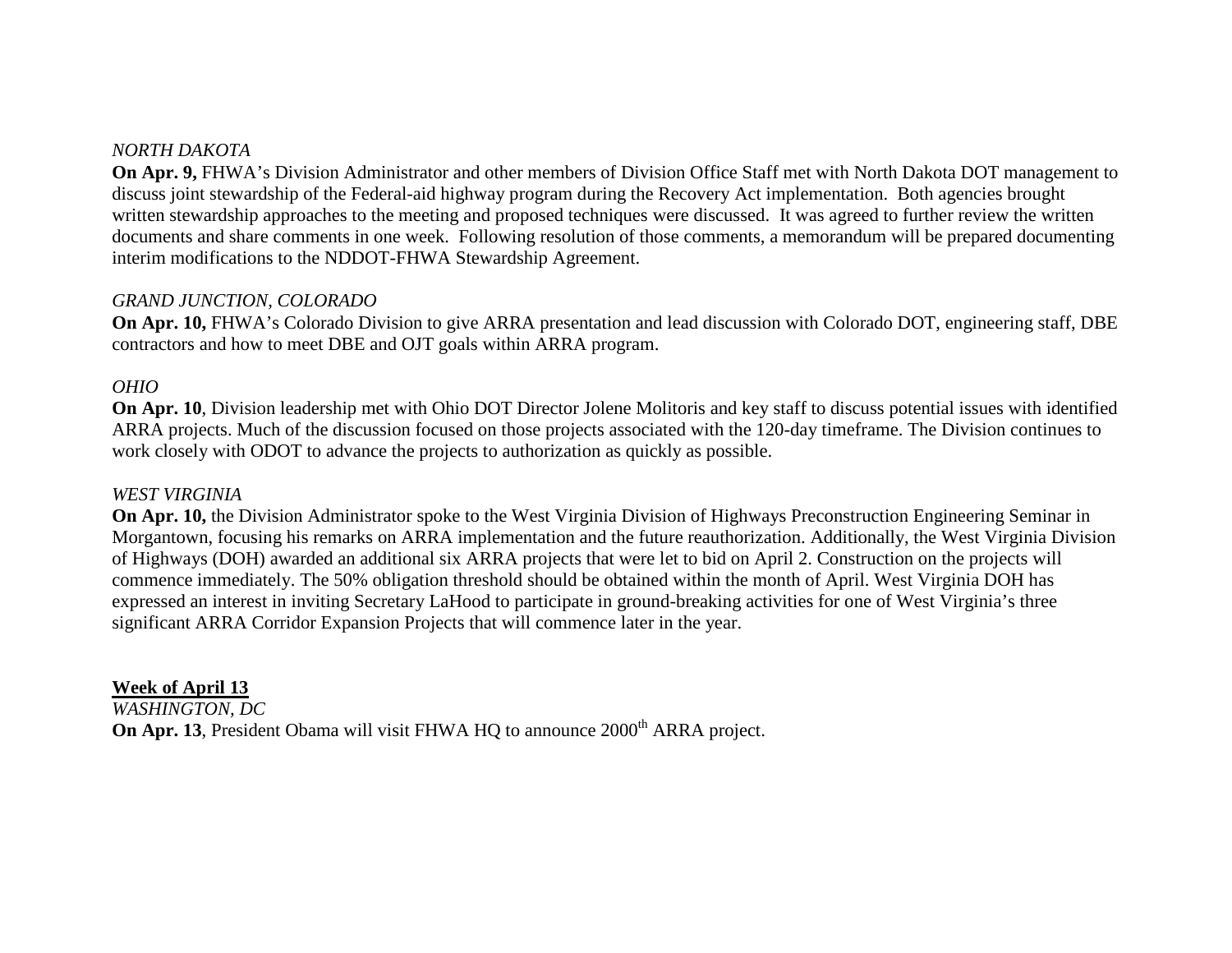#### *MICHIGAN*

**On Apr. 13,** the Michigan Division and MDOT leadership will be meeting with representatives of the Michigan Municipal League (MML) and County Road Association of Michigan (CRAM) to discuss ARRA and the oversight program as it relates to local agency projects.

#### *CONNECTICUT*

**On Apr. 14,** Special Agent in Charge of the Region One Office of Inspector General (OIG) and Special Agent of the Connecticut Suboffice made a presentation on the role of the OIG to FHWA Division staff. The presentation focused on the OIG's investigative priorities and how FHWA has and can continue to assist in OIG efforts. The OIG Special Agent in Charge also highlighted the past activities the Connecticut Division had assisted with and thanked the Division. In addition to the presentation, the agents and the FHWA staff extensively discussed the Recovery Act projects and the activities FHWA plans to undertake

#### *NEVADA*

**On Apr. 15,** the Nevada Division and Nevada DOT will hold the weekly meeting with the MPOs and LPAs to provide guidance on ARRA project eligibility, reporting documentation and ARRA projects' status.

#### *SACRAMENTO, CALIFORNIA*

**On Apr. 16**, FHWA's California Division will give an ARRA presentation to about 50 participants at the California Chapter of ATSSA. Information given will center on ARRA funding at the local level, project eligibility including safety projects/elements and mitigation of traffic impacts from the increase in work zones.

#### *CHEYENNE, WYOMING*

**On Apr. 16**, FHWA's Wyoming Division will conduct an ARRA presentation for the Wyoming Association of Municipalities' spring meeting. Attendees will include elected local and state officials from around the state. Also, the Wyoming Division concurred in the award of the first 15 ARRA projects.

#### *JACKSON, TENNESSEE*

**On April 16**, the TN Division participated in a roundtable discussion with TDOT Region Four (Jackson, TN) staff to discuss the ARRA reporting requirements and Federal contract provisions. The discussion was attended by the TDOT Regional Director, Regional Construction Director, construction project supervisors, and project inspectors.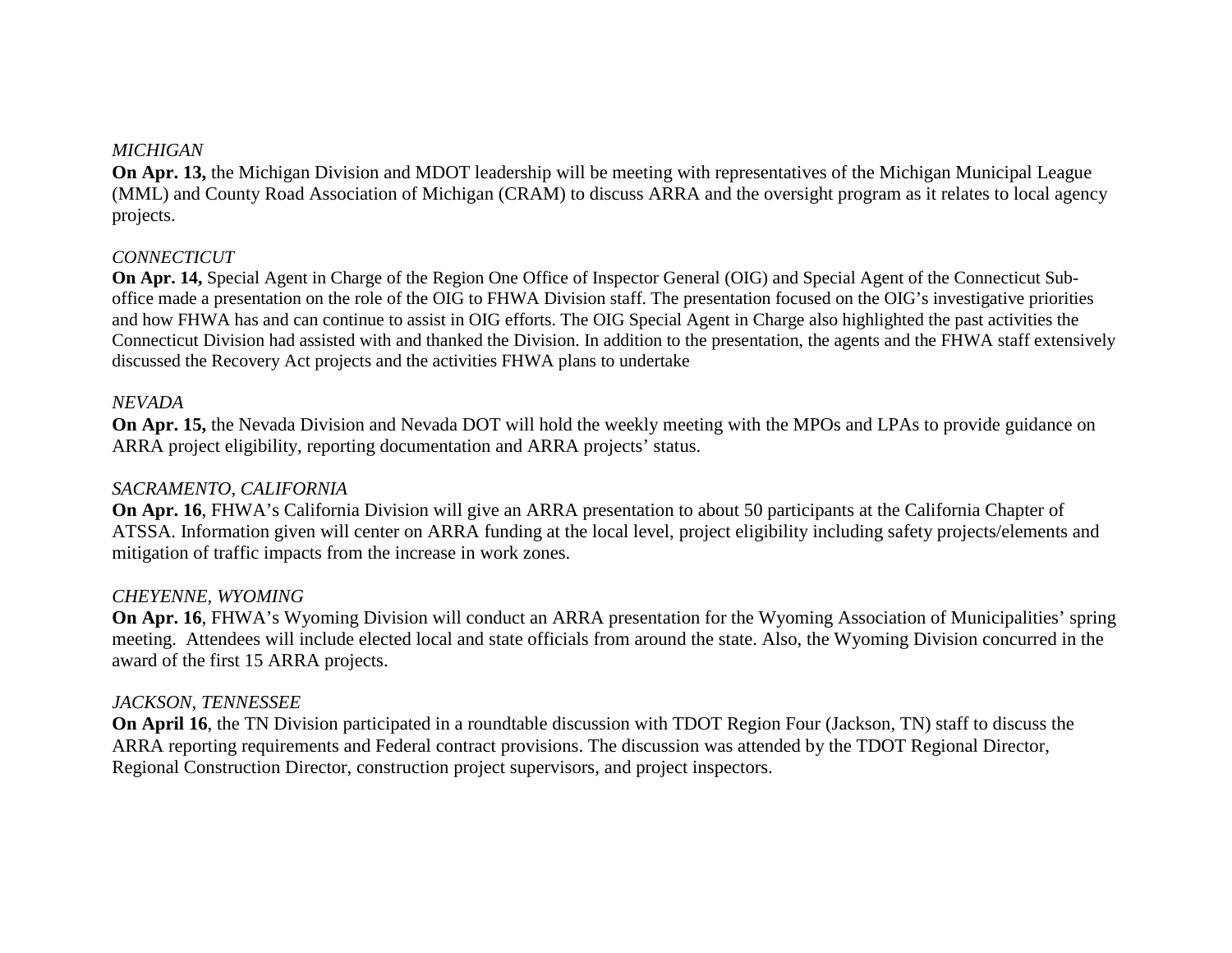#### *TRENTON, TENNESSEE*

**On Apr. 16**, Tennessee Division Office representatives joined Tennessee Governor Phil Bredesen, Tennessee Department of Transportation Commissioner Gerald Nicely, Congressman John Tanner, key lawmakers, and local officials for a groundbreaking ceremony for one of the first ARRA funded transportation projects located in the state. The project consists of the replacement of three bridges along McMurray Road near the Town of Trenton, a community in Gibson County.

#### *TIVERTON, RHODE ISLAND*

**On Apr. 17,** USDOT Secretary LaHood will visit Tiverton, Rhode Island, to see ARRA project there, a 2.3 mile-long resurfacing of Main Street with improvements to curbs, sidewalks, guardrail and drainage. Estimated cost: \$2.47 million FHWA Division Administrator will be on hand, and FHWA is providing support to OST for the event.

#### *PORTSMOUTH, NEW HAMPSHIRE*

**On Apr. 18**, USDOT Secretary LaHood will visit Portsmouth, N.H., area to see ARRA project there, a structural AC overlay of fourlane divided highway (NH 101) near Epping-Exeter. Estimated cost: \$9.5 million FHWA Division Administrator will be on hand, and FHWA is providing support to OST for the event.

#### **Week of April 20:**

#### *WASHINGTON, DC*

**On Apr. 19-23**, the Office of Real Estate Services (HEPR) represented FHWA Headquarters at the annual AASHTO/FHWA Rightof-Way & Utilities Subcommittee Conference in Oklahoma City, Oklahoma. Eighteen FHWA division realty officers attended and participated in a FHWA kick-off meeting on Sunday afternoon. Throughout the week, HEPR and division realty professionals participated in panels on right of way and utility sessions focusing on a variety of program areas including but not limited ARRA.

#### *WEST VIRGINIA*

**On Apr. 20**, West Virginia Division Administrator, Tom Smith, will join with the West Virginia Secretary of Transportation, Paul Mattox, in a workshop organized by Congressman Nick Rahall to improve awareness and understanding of access to funding available through ARRA.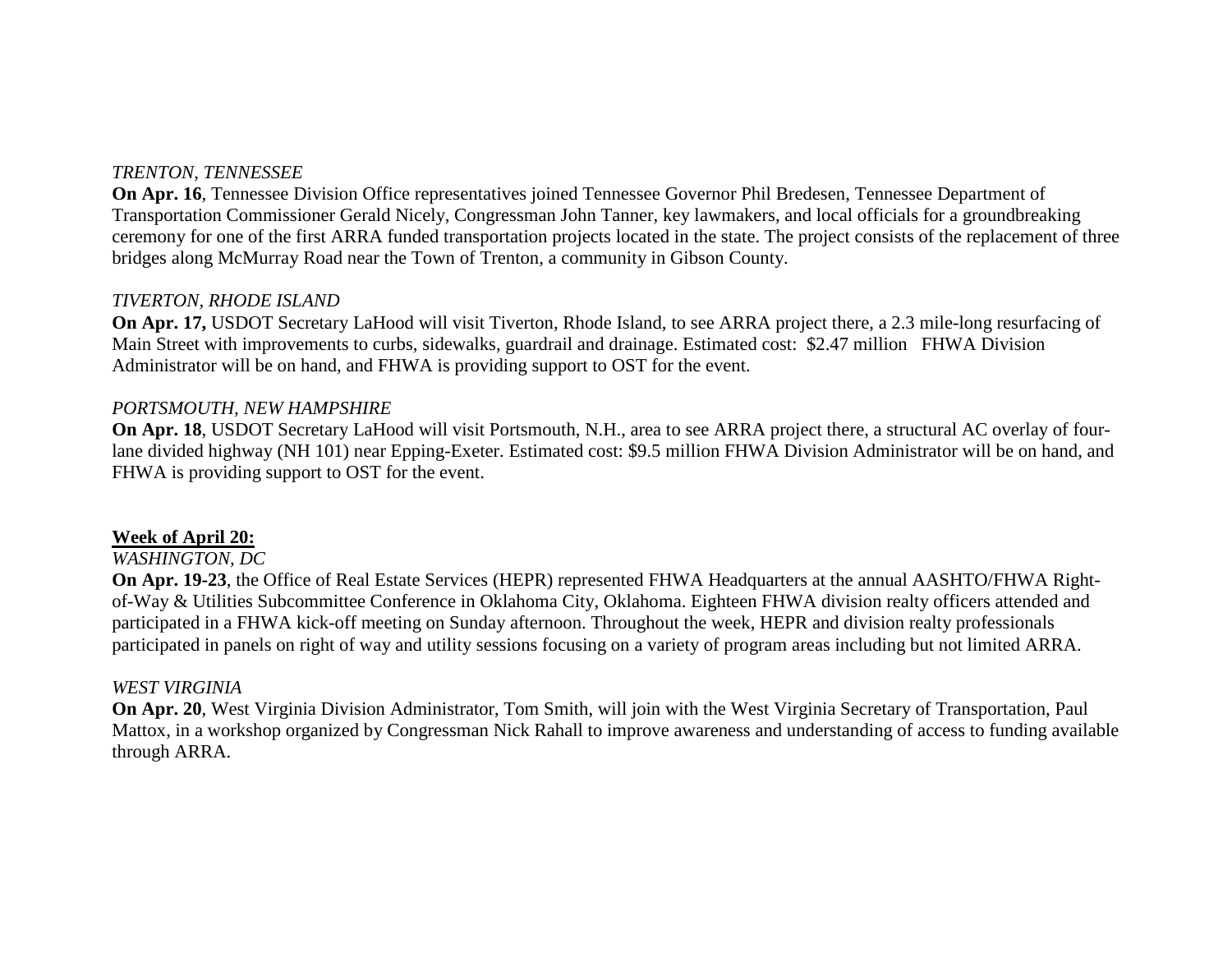# *WASHINGTON, DC*

**On Apr. 20, FHWA's Environmental Coordinator met with representatives of the Mobile, Ala., MPO to discuss proposed Recovery** Act projects and the environmental clearances required. A total of 15 projects, totaling \$11 million, have been listed by the various sponsors. The discussion included coordination and documentation requirements, streamlining, and timelines. Based on the meeting and subsequent coordination, 7 of the 15 projects have been cleared with programmatic categorical exclusions (CE). All but one are anticipated to be programmatic CEs following routine coordination. One project will require an individual CE, but the CE will be a checklist document developed by the Alabama DOT and the Alabama Division. The same coordination meeting will be offered to the other MPOs in Alabama.

#### *TENNESSEE*

**On Apr. 20**, TDOT unveiled one of the new ARRA signs during a sign unveiling on State Route 76 (US79) in Milan, TN (Gibson County). This is the site of a proposed Recovery Act project to widen SR-76 from Milan to the Carroll County line. United States Congressman John Tanner and State Senator Lowe Finney were present, along with TDOT's Region 4 Director Chuck Rychen.

#### *WASHINGTON, DC*

**During the week of April 20-24**, FHWA's Office of Infrastructure conducted a pilot presentation of NHI course 134067 – *Inspection of Bridge Rehabilitation Projects* in Oklahoma City, OK. Workforce development for construction inspectors is of great importance for transportation agencies, and this training is particularly timely considering the volume of work system preservation and rehabilitation work being started through the Recovery Act. The course is designed for State and local construction inspectors who are unfamiliar with the intricacies and details of bridge repair and rehabilitation. Technical information covered in the course includes special considerations in construction loading and demolition, concrete and steel materials considerations, deck repair, concrete and steel superstructures, and substructures. Internal and external communications are emphasized throughout to highlight the construction inspectors' role in influencing the finished quality and long-term performance of the rehabilitation work. A contract will be issued for course delivery starting in the fall of 2009.

#### *TEXAS*

**On Apr. 21,** one day prior to opening bids for their first Recovery Act Projects, the TxDOT Assistant Executive Director for Engineering Operations held a workshop on ARRA project reporting requirements and fraud awareness and prevention. The workshop was scheduled as part of the Associated General Contractor's membership luncheon held in conjunction with TxDOT April 22, 2009 bid opening. FHWA's Texas Division staff participated in the workshop to respond to questions.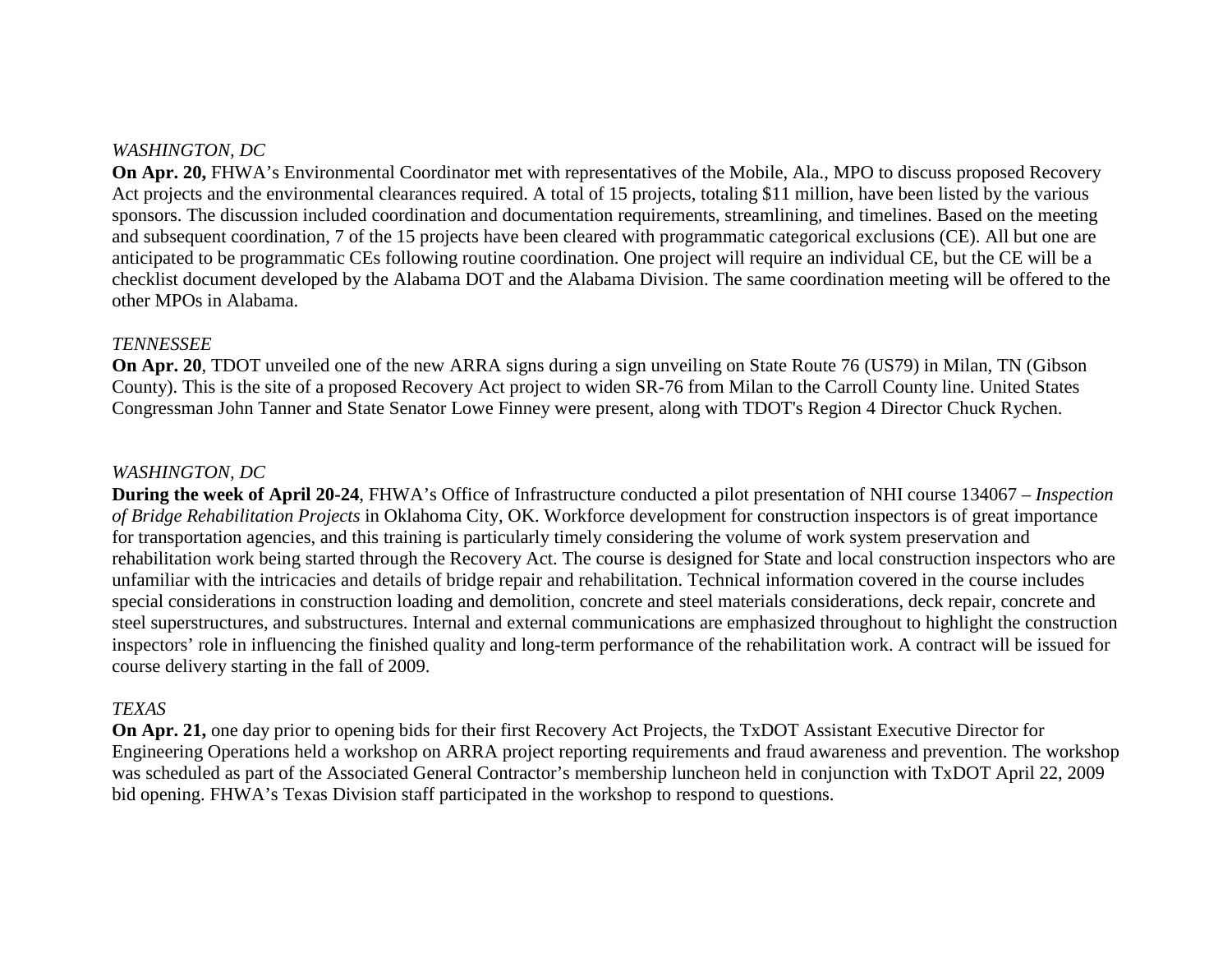#### *NEVADA*

**On Apr. 23,** FHWA's Nevada Division and Nevada DOT participated in a Webinar which provided the status of Recovery Act reports submitted and introduced future web application for submitting data and creating reports. The NDOT has created a web database for the prime contractors to input the required ARRA reporting information. This database is currently on the NDOT website.

#### *PENNSYLVANIA*

**On Apr. 23,** FHWA's Pennsylvania Division participated in webinar with PennDOT. Discussed reporting issues and details after webinar.

#### *PENNSYLVANIA*

**On Apr. 24**, the annual Spring Pennsylvania Transportation Management Association (TMA) meeting was held. Pennsylvania has 9 official TMAs – six in the Philadelphia area, three in Pittsburgh, and one TMA-like multi-county commuter service program in the Harrisburg region. The Pennsylvania Secretary of Transportation addressed the group and answered a number of questions. Attendees received updates on Federal and State Agency issues as well as presentations on: Liability and Insurance Requirements, Smart Transportation, Climate Change, and CMAQ Eligibility Requirements. A portion of the day was dedicated to a town hall meeting which included an open discussion on Economic Recovery efforts, ASSHTO Emphasis Areas, Transportation Funding, and the upcoming Federal Surface Transportation Reauthorization. Each TMA present also provided an update on their current activities and perceived future challenges. The Pennsylvania Division represented FHWA in a review of Federal/State agency issues along with the US Environmental Protection Agency and the Pennsylvania Department of Environmental Protection. The Division also made a wellreceived presentation on Congestion Mitigation and Air Quality (CMAQ) program eligibilities.

#### *WISCONSIN*

**On Apr. 24,** FHWA's Wisconsin Division and Wisconsin DOT staff will be meeting with representatives from the Ho-Chunk Nation regarding the US-41 Causeway Expansion across Lake Butte des Morts. The tribe has expressed concerns over impacts the additional fill may have on potential historic sites. The project is scheduled to be let in June and will be utilizing ARRA funding.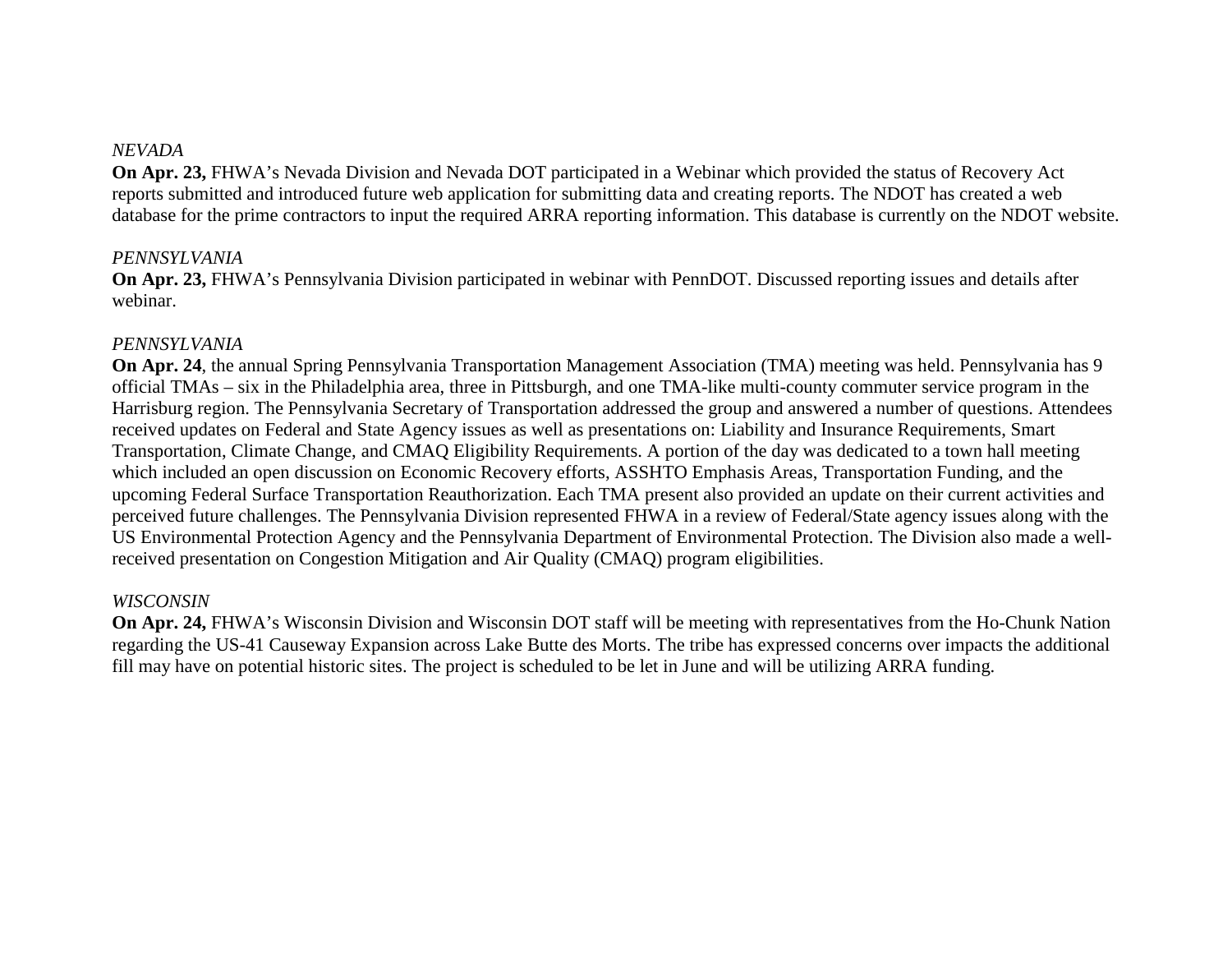# **Week of April 27:**

#### *WASHINGTON, DC*

**On Apr. 27,** US Transportation Secretary LaHood has been invited to attend the announcement by Mayor Fenty of the SE/SW Freeway ARRA project. The project consists of approximately six miles of resurfacing.

# *WASHINGTON, DC*

**On Apr. 27**, the Institute of Transportation Engineers (ITE) and FHWA will offer a free Web briefing on the current issues surrounding ARRA. This briefing will include the ARRA objectives, how funds are distributed, and requirements for the use of ARRA funds, accountability and transparency issues and next steps. Mr. Joe Toole, Associate Administrator, FHWA Office of Safety will also discuss opportunities to improve the highway safety, the eligibility of safety projects and local roads.

#### *TENNESSEE*

**On Apr. 27**, an event was held in Carter County for breaking ground on an ARRA bridge replacement project in eastern Tennessee. This project, one of the first ten projects let in Tennessee, involves the replacement of a steel truss bridge on Wilbur Dam/Steel Bridge Roads over the Watauga River. The event was attended by Governor Bredesen, House Speaker Williams, Senator Crowe, Commissioner Nicely, and Carter County officials.

#### *NEW HAMPSHIRE*

**On Apr. 27**, NHDOT and FHWA co-sponsored a full-day workshop targeted to local agency staff and their partners that currently manage, or soon will be managing a federal-aid transportation improvement project. Emphasis was placed on the requirements for the American Recovery and Re-investment Act funding and included a fraud awareness and prevention presentation by the Office of Inspector General.

#### *PORTSMOUTH, NEW HAMPSHIRE*

**On Apr. 27**, the first two public informational meetings for the Maine-NH Connections Study were held in Kittery, Maine, and Portsmouth, New Hampshire. These meetings introduced the study elements to the public and provided the opportunity to comment and ask questions. The Study is being funded equally by the Maine and New Hampshire Departments of Transportation to identify the long-term multimodal transportation needs of the area, evaluate the transportation alternatives that best address the river crossings between Portsmouth and Kittery, and evaluate the issues affecting the three existing bridges (I-95, Sarah Mildred Long Bridge/US Route 1 Bypass, and the Memorial Bridge/US Route 1) over the Piscataqua River. Both State DOTs agree that pursuing Federal stimulus discretionary grant funding under ARRA could be the solution for funding the aging and historically significant Memorial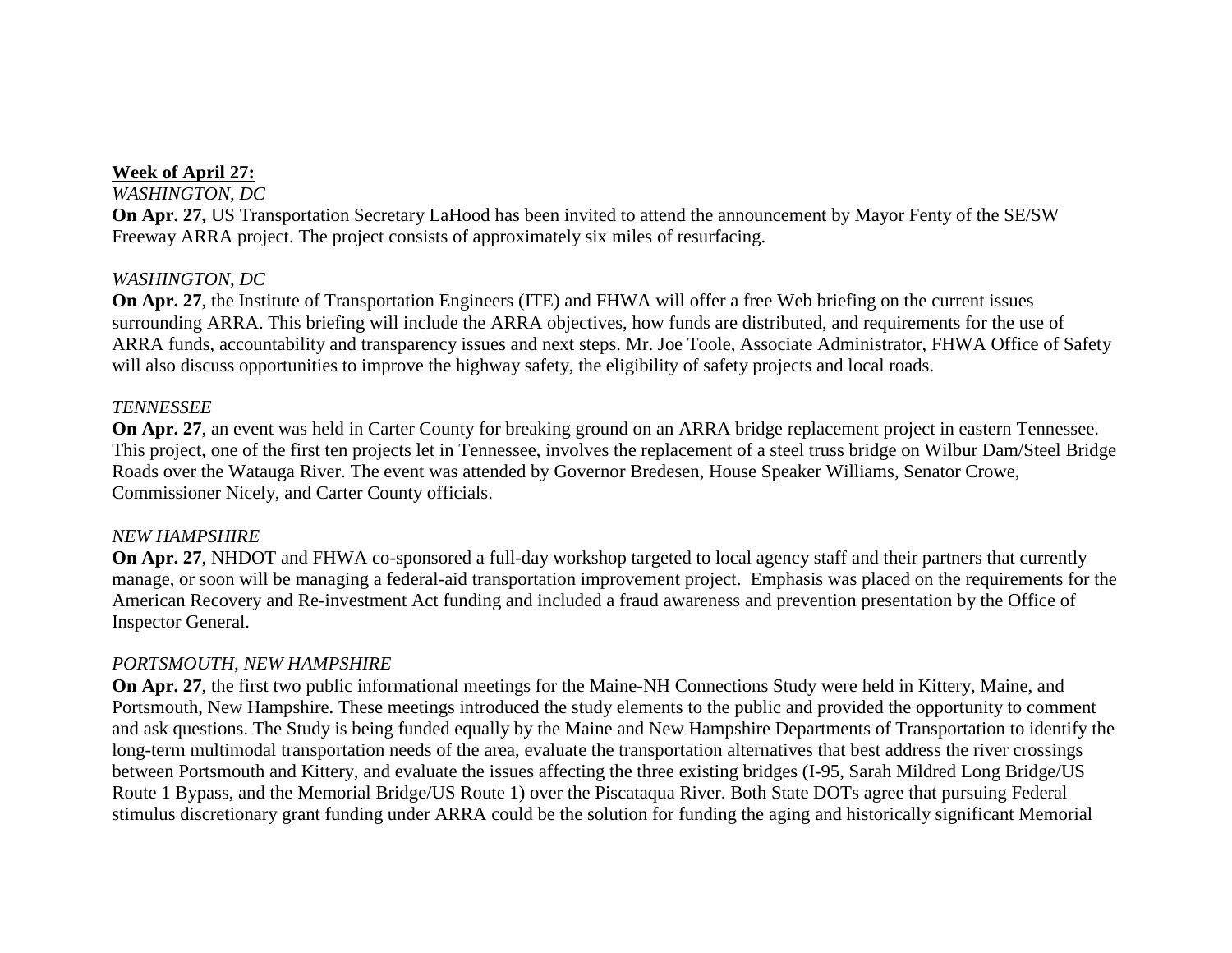and Sarah Mildred Long bridges. NH's Governor John Lynch had discussed this with Secretary LaHood during his recent trip to New Hampshire. The Memorial Bridge is now listed on the 2009 National Trust for Historic Preservation's List of 11 Most Endangered Places. The 85 year old bridge is a memorial to World War I servicemen. New Hampshire and Maine seacoast residents held a Save Our Bridges rally on April 28 to garner support to preserve both bridges.

#### *NORTH DAKOTA*

**On Apr. 28**, FHWA's North Dakota Division and NDDOT representatives attended the Recovery Act Webinar led by David Winter.

# *VIRGINIA*

**On Apr. 28**, representatives from the Office of the Inspector General visited the Virginia Division Office to discuss ARRA projects and deliver a presentation that focused on OIG fraud investigative priorities and how FHWA can assist OIG efforts. The discussion mainly focused on oversight and OIG's role with respect to ARRA projects and the Virginia Department of Transportation, Metropolitan Planning Organizations, and other stakeholders in preventing and detecting fraud, waste and abuse in the department's programs. Since local organizations are becoming increasingly involved in the contract and project development process, he suggested that additional emphasis be placed on providing assistance through training to help identify potential fraud. The focus areas that were discussed were; bid rigging and collusion; materials overcharging; product substitution; minority-owned business fraud; quality-control testing fraud; bribery and kickbacks. The division plans to work with the OIG to provide training in the areas of fraud, waste, and abuse to Virginia stakeholders.

# *WASHINGTON, DC*

**On Apr. 28**, The Office of the Secretary (OST) announced a new Department of Transportation Rotational Assignment Program (DOT RAP) in support of ARRA. The DOT RAP is meant to address OA needs by offering employees developmental experiences that match current and future workforce priorities, such as emergency resource needs caused by abnormal workload, special projects or studies, change in mission or organization, or absences for periods of short duration. The secondary goal is to enhance employee career development. FHWA offices that want to post a multi-modal assignment should work with their servicing Human Resources office to post the assignment. Visit the DOT RAP at http://onerap.ost.dot.gov/. An e-mail announcement was sent to all official mailboxes on April 28. The Federal Highway Administration Temporary Developmental Assignment Clearinghouse (on StaffNet) has been the mechanism for providing opportunities for rotational assignments for FHWA employees. The Clearinghouse is used to solicit interested FHWA employees in rotational assignments; many of which are virtual. Each office (AA, DA, etc.) has a person who can load assignments on the Clearinghouse.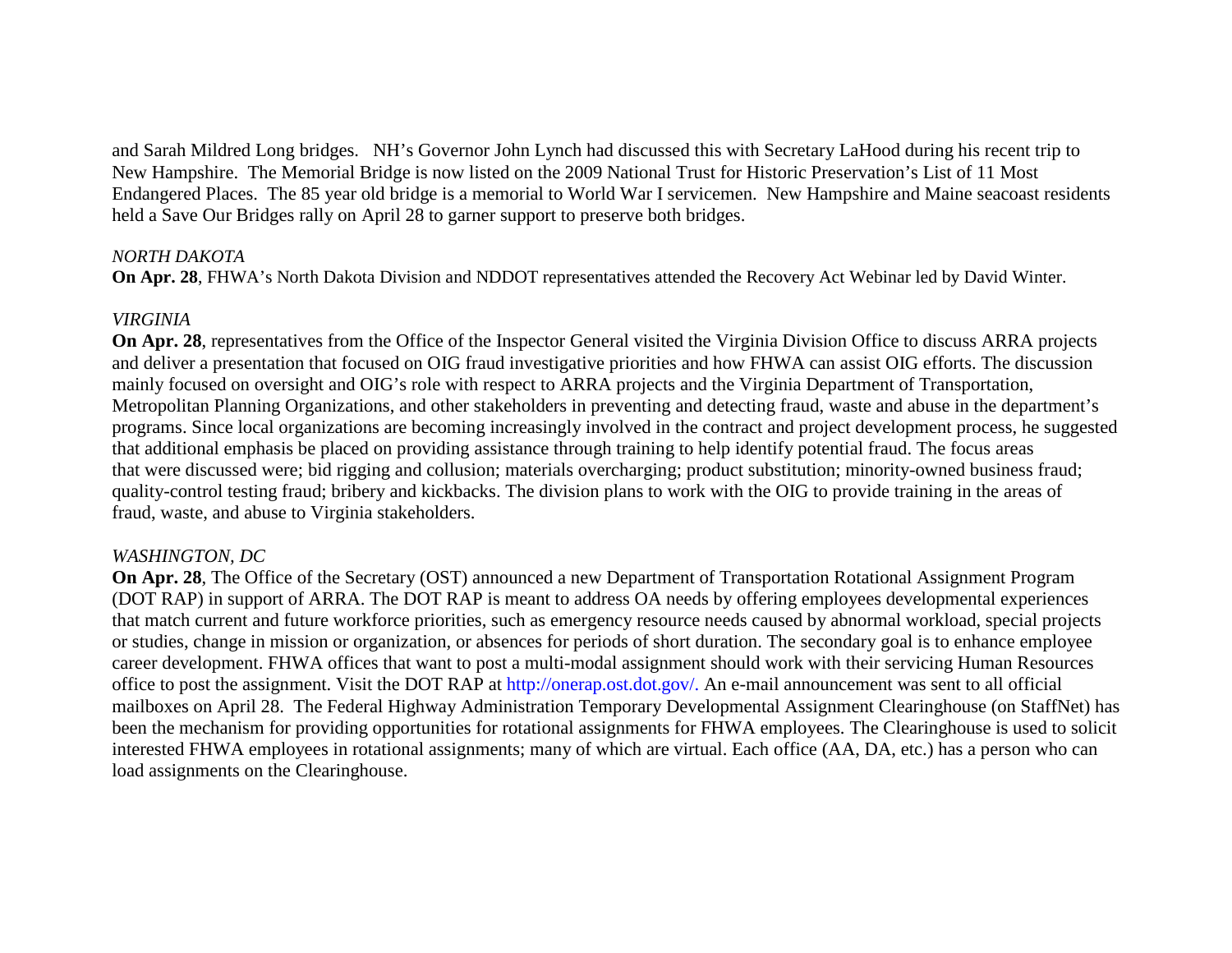#### *MONTGOMERY, ALABAMA*

**On Apr. 29**, FHWA Division Planning staff will conduct a presentation on the Recovery Act for the Decatur MPO.

#### **Week of May 4**

#### *REDMOND, WASHINGTON*

**On May 1**, the City of Redmond will hold a groundbreaking for the NE 36th Street Bridge over SR 520. This \$34 million bridge will improve mobility in the area and relieve congestion at the nearby NE 40th Street and 148th Avenue interchanges. This project, which received some notoriety recently because it also helps connect two Microsoft employment areas, is receiving \$11 million in ARRA funding, as well as \$16-17 million from Microsoft.

#### *WISCONSIN*

**On May 5,** the Wisconsin Division and the Wisconsin DOT conducted a Local Program training session. The session included an overview of ARRA and related requirements, an overview of key federal-aid project requirements, a presentation on NEPA compliance, and an outline of requirements relating to local force account. Since the training was conducted for those responsible for managing and overseeing the local program, significant emphasis was placed on oversight roles, responsibilities, and expectations. Over 50 WisDOT local program staff, project management staff, and management consultant staff attended the training.

#### *TENNESSEE DIVISION*

**On May 6**, Two of Tennessee's ARRA projects were noted in the AASHTO internet publication "Delivering on the Promise" (http://downloads.transportation.org/DelveringOnThePromise.pdf ). The projects consist of the replacement of three bridges along McMurray Road near the Town of Trenton, a community in Gibson County located in west Tennessee, along with the replacement of a steel truss bridge on Wilbur Dam/Steel Bridge Roads over the Watauga River in Carter County, located in upper east Tennessee.

#### *DALLAS, TEXAS*

**On May 5-6**, FHWA's Texas Division will be making a presentation to the Dallas chapter of the Society of American Military Engineers at the "Business Partnering and Opportunities" conference. The purpose of the meeting is to provide a forum for companies of differing sizes to partner on potential future business opportunities. The Texas Division will inform participants, who may not know about the highway project process, about the impact of ARRA on Texas and the Texas process for project development.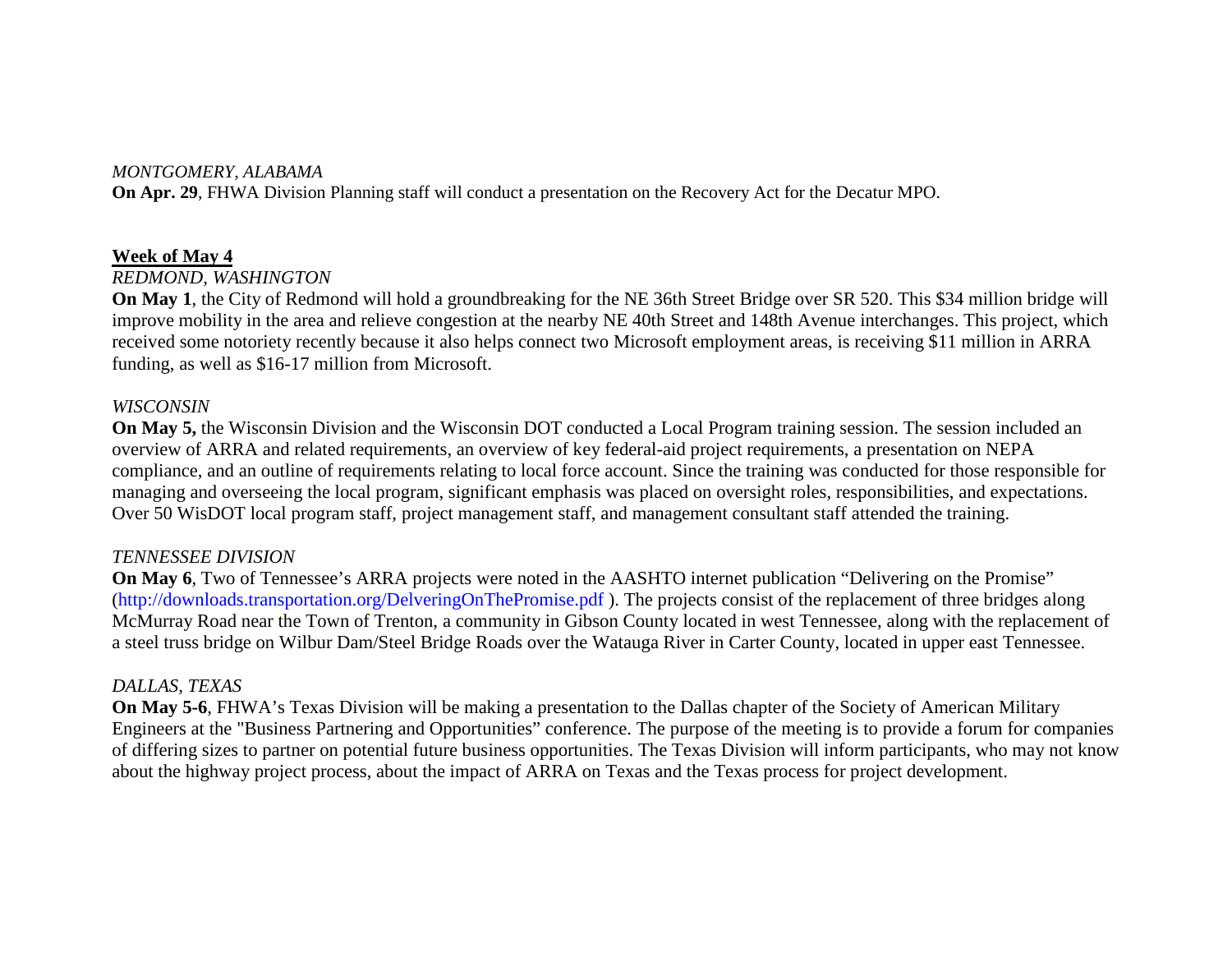#### *NEVADA*

**On May 7,** FHWA's Nevada Division and Nevada DOT hosted training sessions with the MPOs and LPAs in Las Vegas to provide guidance for Recovery Act project right-of-way, utility, design and construction requirements and to discuss Recovery Act reporting requirements.

#### *NEW JERSEY*

**On May 7,** Vice President Biden visited Lodi, NJ to announce that more than \$47 million in ARRA funds will jump-start a longoverdue bridge upgrade on US 46. The project is funded with \$47.6 million from ARRA, will raise two bridges on the highway in Lodi and improve drainage on the part of the borough's flood-prone Main Street that runs beneath the bridges. The contracts for the project would be the NJDOT's first awarded under the ARRA program.

#### *MICHIGAN*

**On May 7 and 8**, a group of Federal agencies (DOE, DOL, DOC, EDA, SBA, DOL, HUD, EPA, and DOT), headed by Dr. Edward Montgomery from the Department of Labor, toured and conducted listening sessions in Grand Rapids, Flint, Warren, and Detroit to observe first hand how the economic downturn is affecting Michigan. The Division office, at the Secretary's request, represented U.S. DOT at the meetings. Dr. Montgomery was appointed by President Obama to work with hard-hit states such as Michigan where the economy has been severely impacted (unemployment exceeds 25 percent in some Michigan communities). The Governor and Michigan Congressional delegation were active participants and there was extensive press coverage.

The Federal agencies observed the idle capacity of manufacturing facilities and heard testimony from State and local officials as well as the private sector on current problems and suggestions on how the Federal government could help with solutions. Recurring themes included: save the auto industry and its workforce; support the auto supplier community overcome redlining with more accessible credit; help factories retool for alternative products; redevelop brown-fields; and the need for education, health care, and sustained pensions for retired workers. The Federal team will review the information received and develop a response to help government and private sector interests.

#### *COLORADO DIVISION*

As of May 8, three of Colorado DOT's six regional offices have hosted workshops for local agencies with ARRA projects to assure understanding of all aspects of the new program and federal-aid requirements. The other regions will host such workshops in the future.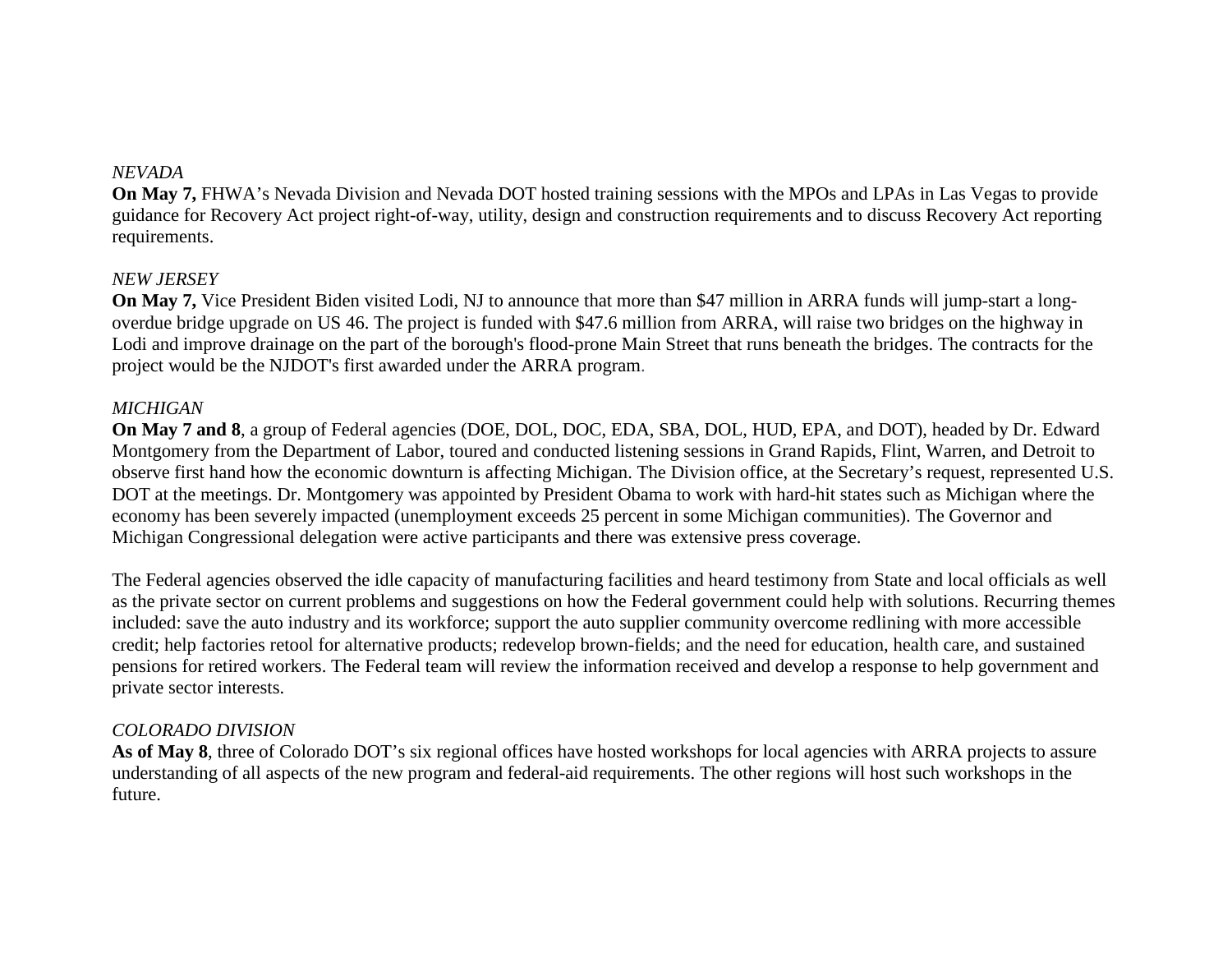#### *IOWA DIVISION*

**On May 8**, the Iowa Division initiated a review of the Iowa DOT projects funded with ARRA Transportation Enhancement (TE) funds. The purpose of this review is to verify the Iowa DOT Office of Systems Planning's eligibility determination of Transportation Enhancement projects to ensure only eligible projects are advanced for ARRA participation. The Iowa Division randomly selected six of twenty-two ARRA funded TE projects for this review.

#### **Week of May 11:**

#### *PENNSYLVANIA*

**On May 11**, the FHWA Pennsylvania Division office arranged a tour of the Statewide Traffic Management Center (TMC) in Woodbridge New Jersey for a group representing various Pennsylvania transportation agencies. The New Jersey Center houses the New Jersey State Police, New Jersey Turnpike Authority, and New Jersey Department of Transportation. Pennsylvania agencies represented on the tour included: Pennsylvania Department of Transportation, Pennsylvania State Police, Pennsylvania Turnpike Commission, the City of Philadelphia, and Philadelphia Metropolitan Planning Organization. The technology transfer event provided insights to the Pennsylvania contingent on the benefits and issues with agency co-location, multi-agency incident management and coordination, and state of the art TMC technology applications. The tour also provided lessons learned for Pennsylvania in planning for a statewide traffic management center.

#### *ALABAMA*

**On May 12**, FHWA's Division staff will conduct a Recovery Act training session for the Auburn MPO. The Division Planning & ROW Manager will conduct a general presentation on the ARRA and the Division Environmental Coordinator will provide technical assistance to project sponsors in determining the level of environmental documentation required for individual projects.

#### *INDIANA*

**On May 12**, a representative from the Office of the Inspector General (OIG) attended the ARRA Coordination meeting regularly held on every Tuesday between the Division and the Indiana Department of Transportation (INDOT). He discussed the OIG responsibilities with regard to the Recovery Act projects and delivered a presentation that focused on fraud investigative priorities and how FHWA and INDOT can assist OIG efforts. The discussion focused on preventing and detecting fraud, waste and abuse, bid rigging and collusion, materials overcharging, product substitution, minority-owned business fraud, quality-control testing fraud, and bribery and kickbacks.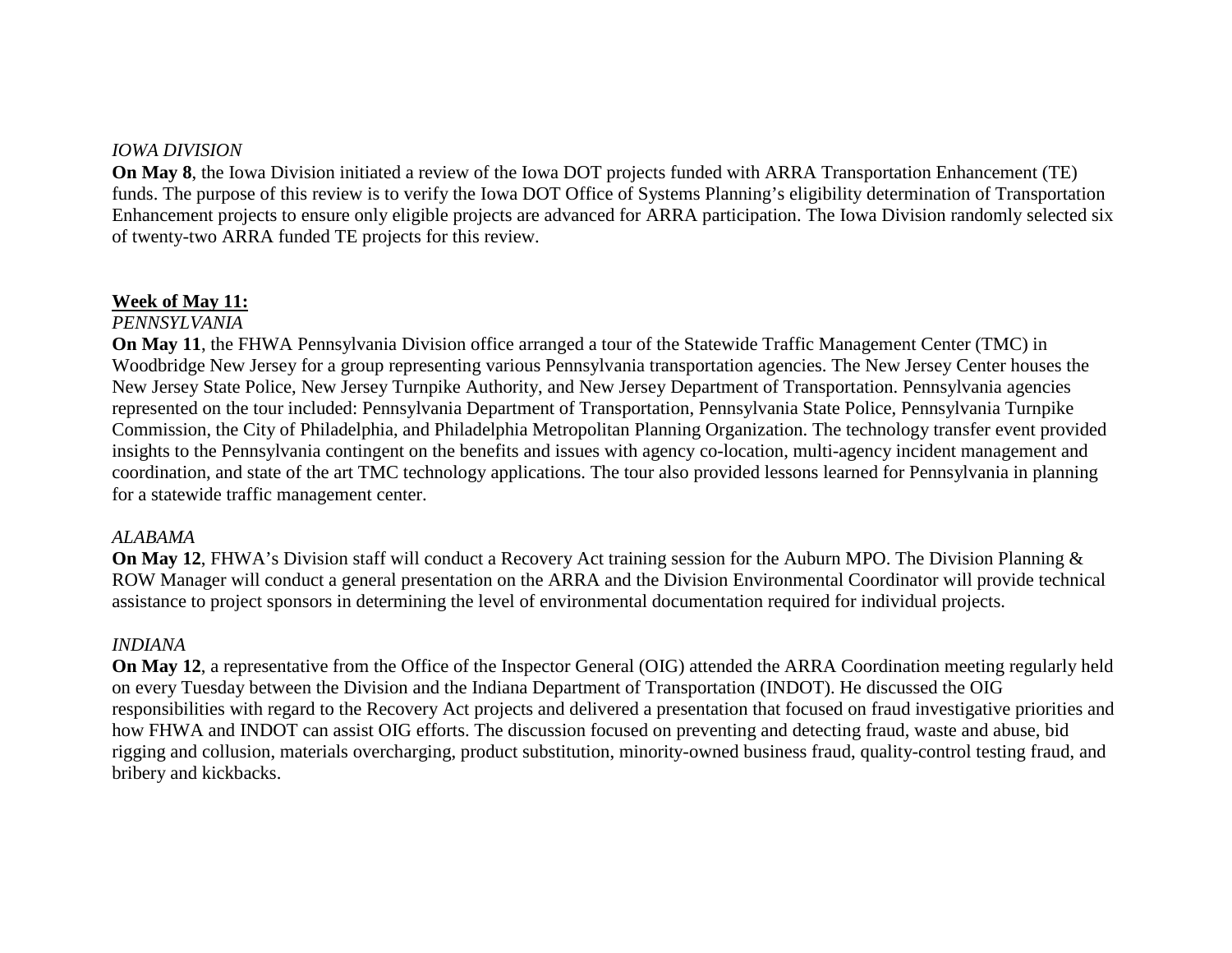# *GEORGIA*

**On May 14**, the USDOT Office of Inspector General (OIG) provided *Fraud Awareness Training* for the Georgia Division to heighten awareness about various types of fraud and inform staff about OIG's new approach to conducting audits and investigations of DOT projects and activities funded by ARRA. This approach includes increased audits and investigative work, expanded outreach efforts, and new funding and program flexibilities. These actions aim to help position USDOT to meet the increased workload under ARRA and protect the Federal investment over the long term.

#### *NEW JERSEY*

**On May 14,** the New Jersey Division Administrator to speak at the TRANSACTION conference**,** the largest transportation conference held annually in New Jersey. Typical attendance is 500+ people. The presentation will be part of a breakout panel discussion on the Recovery Act. Included on the panel will be representatives of the three New Jersey metropolitan planning organizations, New Jersey DOT, and New Jersey Transit. The audience includes transportation professionals, industry, and elected officials from across New Jersey.

#### *MASSACHUSETTS*

**As of May 15,** FHWA's Division Administrator and the Director of Program Development met with the City of Boston's Transportation Commissioner and Deputy Commissioner to discuss Recovery funded projects, Congressional earmarks and opportunities for local administration of federally funded projects. In Massachusetts, local Federal Aid projects are administered by the Massachusetts Highway Department. The City of Boston has met with the GAO as part of the initial ARRA review for MA.

#### *WASHINGTON, DC*

**On May 15**, the Office of Policy and Governmental Affairs submitted a response to OMB's comments on the first draft of the FHWA Recovery Act Performance Plan. The response was coordinated with the CFO and the Director of Field Services.

#### **Week of May 18**

#### *COLORADO DIVISION*

**On May 18 or 19,** the Colorado DOT held ground-breaking ceremony for the first Recovery Act project to initiate construction. Although it is a small project (\$1M) providing for repaving of a Denver route, it will be the first construction activity.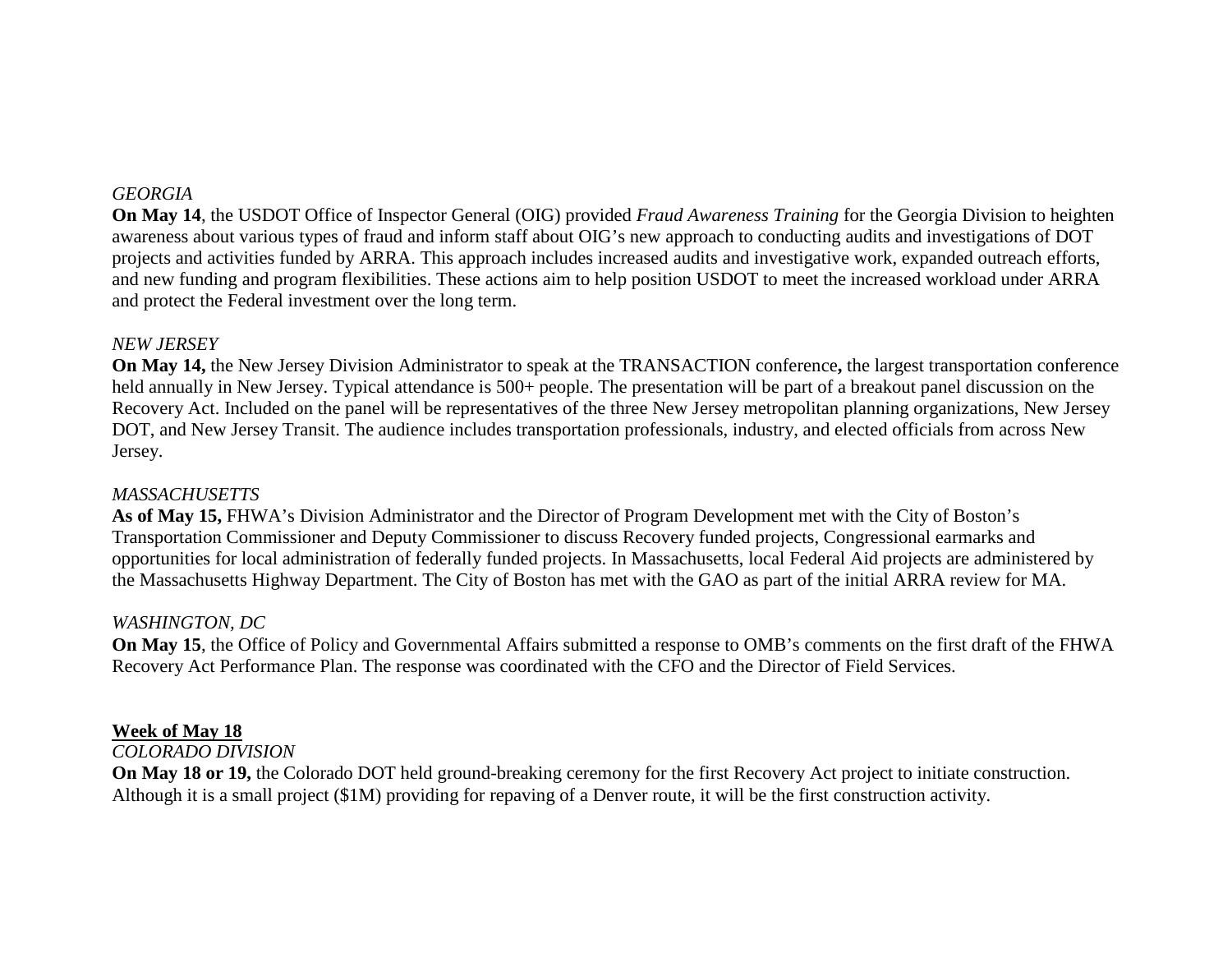# *WASHINGTON, DC*

**As of May 18**, training for the on-line reporting system for ARRA information, called the Recovery Act Data System (RADS), is being provided to the field by the Office of Policy and Governmental Affairs and will be provided to the interested parties in Policy in the near future.

#### *INDIANA*

**On May 20**, FHWA's Division Administrator made a presentation to the Indiana Association of Environmental Professionals (INAEP) at their monthly General Membership Meeting. The topics covered will include Economic Recovery and budget impacts on agency programs, operations and opportunities as related to transportation and transportation-related programs in Indiana.

#### **Week of June 1:**

#### *WASHINGTON, DC*

**On June 2**, at the ITS America annual meeting being held at National Harbor, FHWA Associate Administrator Jeff Lindley will give presentation titled, "Leveraging Transportation Operations to Achieve Broader Objectives." The presentation will focus on how ARRA formula funds are being used for transportation operations / ITS investments, operational considerations during implementation of ARRA projects, and opportunities for operations / ITS investments under the ARRA surface transportation discretionary program.

#### *BIRMINGHAM, ALABAMA*

**On June 4**, FHWA's Division Administrator will present information on ARRA for the annual meeting of the Alabama Section of the Institute of Transportation Engineers (ITE). The Division Planning & ROW Manager will also conduct a presentation on Federal-aid funding and the status of the Highway Trust Fund.

#### *WASHINGTON, DC*

*On June 5*, at a meeting of the National Transportation Operations Coalition (national associations with an interest in transportation operations), FHWA Associate Administrator Jeff Lindley will give presentation on how ARRA formula funds are being used for transportation operations / ITS investments, operational considerations during implementation of ARRA projects, and opportunities for operations / ITS investments under the ARRA surface transportation discretionary program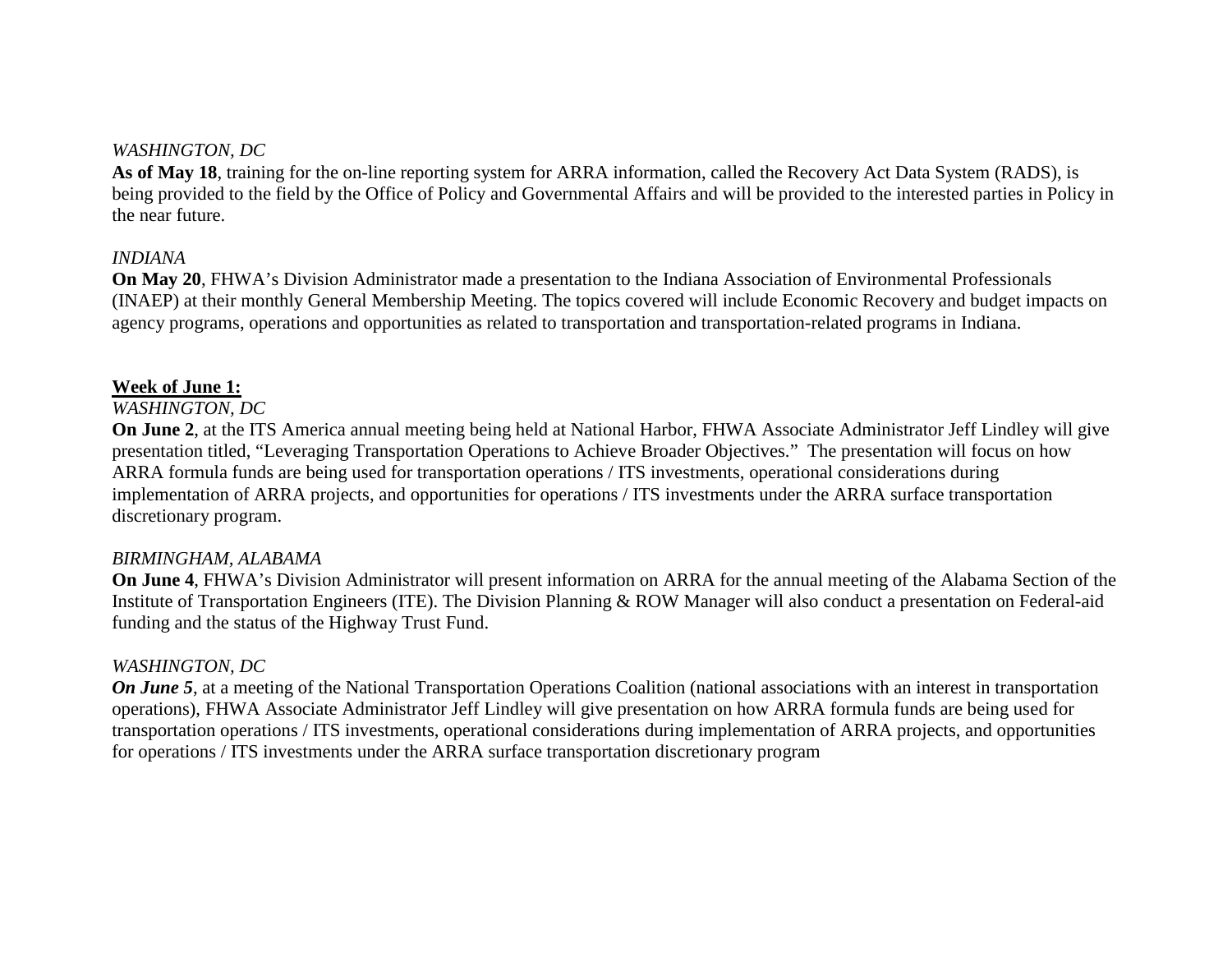#### **Week of June 8**

#### *FORT WORTH, TEXAS*

**On June 11**, FHWA's Texas Division and OIG-Ft. Worth will be making a presentation on ARRA oversight, review and accountability at the annual TxDOT Audit Conference. Auditors from all of the 25 TxDOT District Offices as well as their HQ staff will be participating.

#### *KALAMAZOO, MICHIGAN*

**On June 12**, there will be a groundbreaking of the 2000<sup>th</sup> authorized project funded by ARRA, the I-94/South Westnedge Interchange Groundbreaking Ceremony, located on I-94 near Kalamazoo within the City of Portage. The construction cost is currently estimated at \$51.9 million dollars and is expected to create over 900 jobs. The project will be let to contract in May with construction scheduled to begin in June 2009 and be completed in 2011. The project will reconstruct and widen 1.9 miles of I-94 from four to six lanes and includes a single point interchange at South Westnedge Avenue. Vice President Biden and Transportation Secretary Ray LaHood are scheduled to appear at the ground breaking. It is expected that the Michigan DOT in conjunction with Governor Granholm's office will be coordinating this event.

#### **Week of June 15**

#### *BISMARCK, NORTH DAKOTA*

**On June 16**, The Office of Inspector General is scheduled to provide Recovery Act fraud awareness briefing to the Division Office and the North Dakota Department of Transportation (NDDOT) staff in Bismarck. The briefing will be held at the NDDOT central office, and additional participation is planned from field offices through videoconference.

#### *SOUTH DAKOTA*

**On June 17**, the Office of Inspector General is scheduled to provide an ARRA fraud awareness briefing to Division Office and South Dakota DOT staff in Pierre. The briefing will be held at the SDDOT to allow participation from field offices through videoconference. South Dakota Legislative Audit staff will be invited to participate, as well.